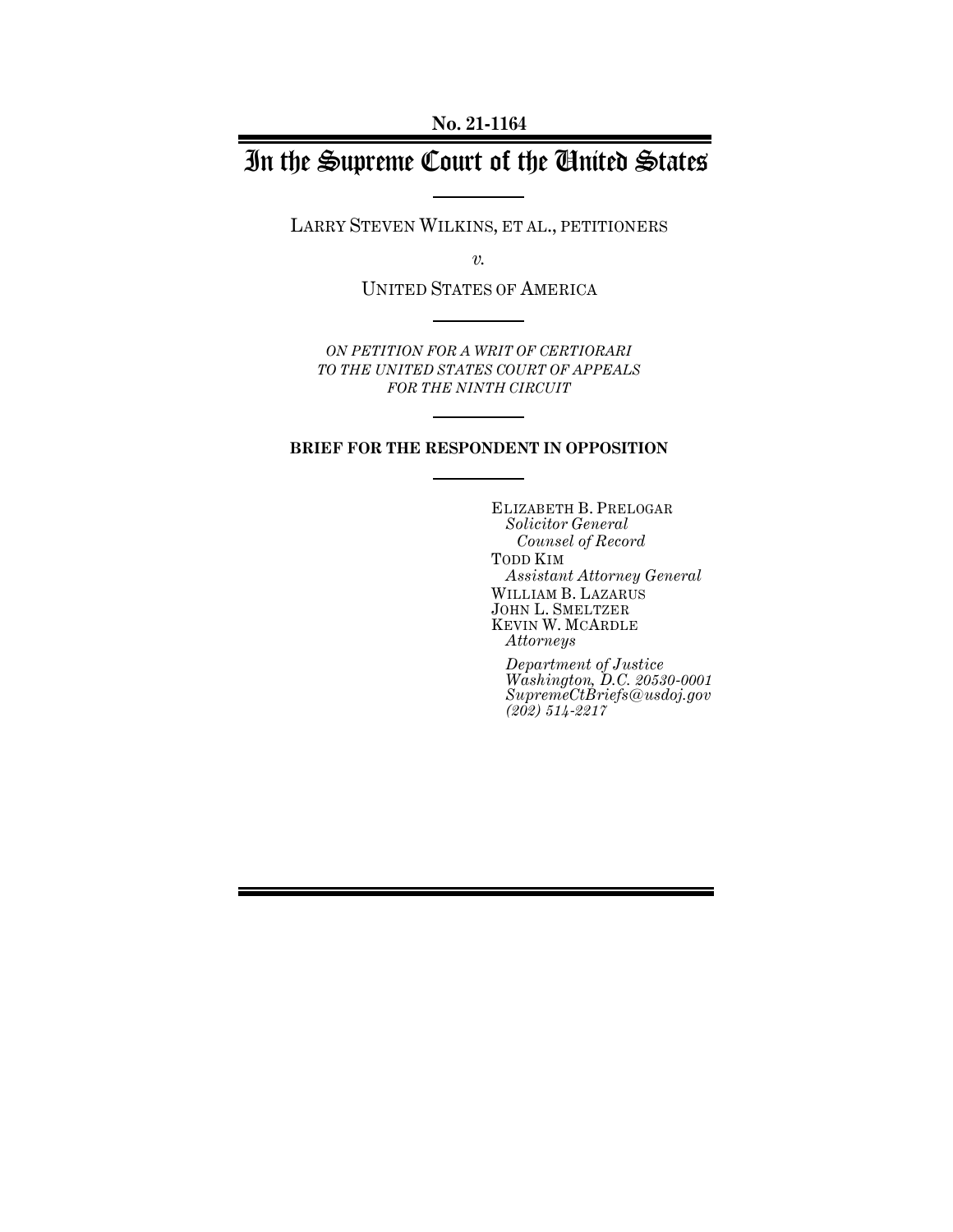### **QUESTION PRESENTED**

Whether the statutory 12-year deadline for bringing "[a]ny civil action under" the Quiet Title Act, 28 U.S.C. 2409a(g), "except for an action brought by a State," *ibid.*, is jurisdictional.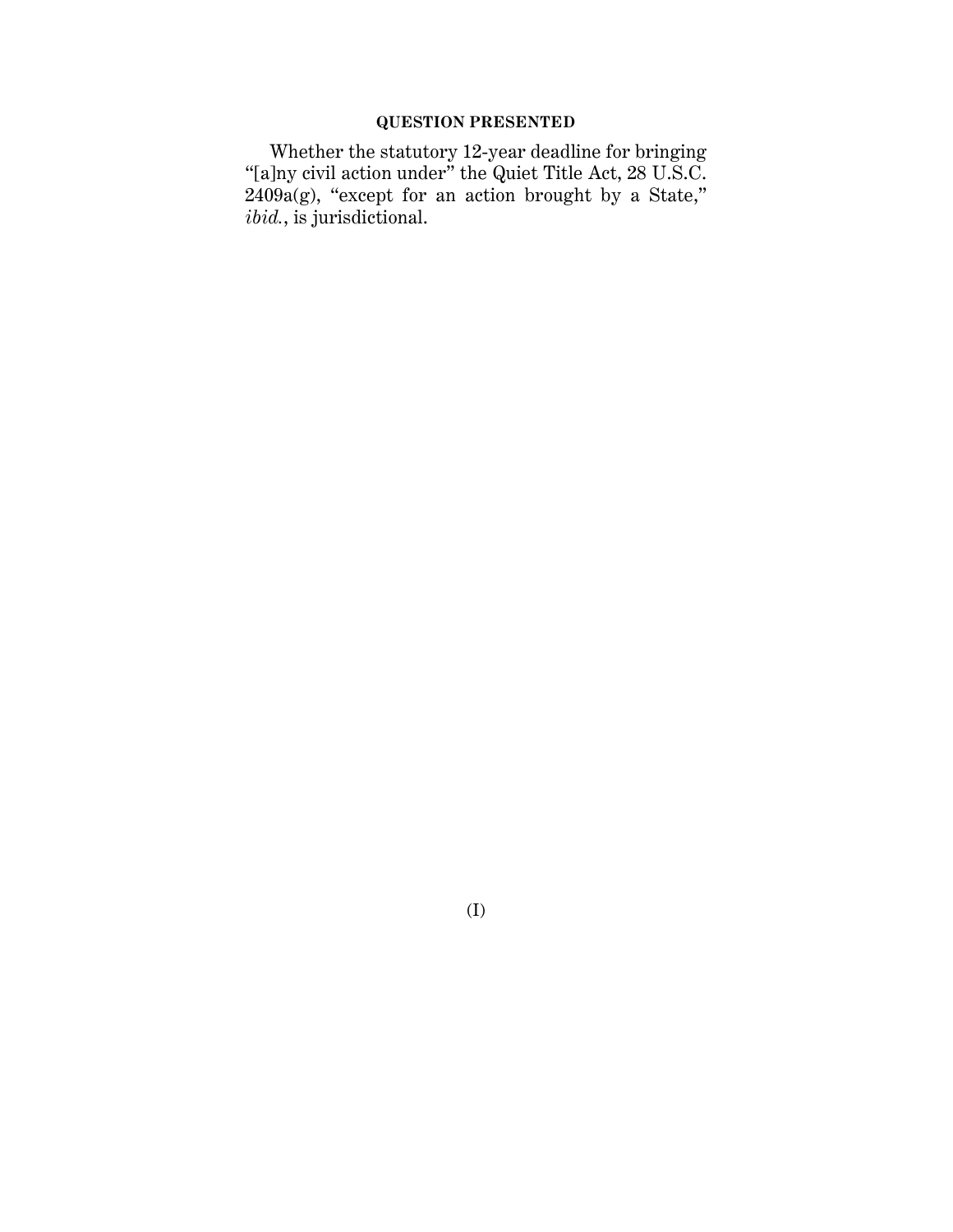## **TABLE OF CONTENTS**

Page

# **TABLE OF AUTHORITIES**

# Cases:

| <i>Arbaugh v. Y &amp; H Corp.</i> , 546 U.S. 500 (2006) 15, 16, 21 |
|--------------------------------------------------------------------|
| Bank One Texas v. United States,                                   |
| 157 F.3d 397 (5th Cir. 1998),                                      |
|                                                                    |
| Block v. North Dakota, 461 U.S. 273 (1983) 4, 9, 10, 12, 13        |
| Boechler, P.C. v. Commissioner,                                    |
|                                                                    |
| Bowles v. Russell, 551 U.S. 205 (2007)  8, 20, 21                  |
| D.C. Transit Sys., Inc. v. United States,                          |
|                                                                    |
| F.E.B. Corp. v. United States,                                     |
|                                                                    |
| Fort Bend Cnty. v. Davis, 139 S. Ct. 1843 (2019) 21                |
| George v. United States, 672 F.3d 942 (10th Cir.),                 |
|                                                                    |
| <i>Irwin</i> v. Department of Veterans Affairs,                    |
|                                                                    |
| John R. Sand & Gravel Co. v. United States,                        |
|                                                                    |
| Lombard v. United States,                                          |
|                                                                    |
| Lujan v. Defenders of Wildlife, 504 U.S. 555 (1992) 23             |
| Kendall v. United States, 107 U.S. 123 (1883) 17                   |

(III)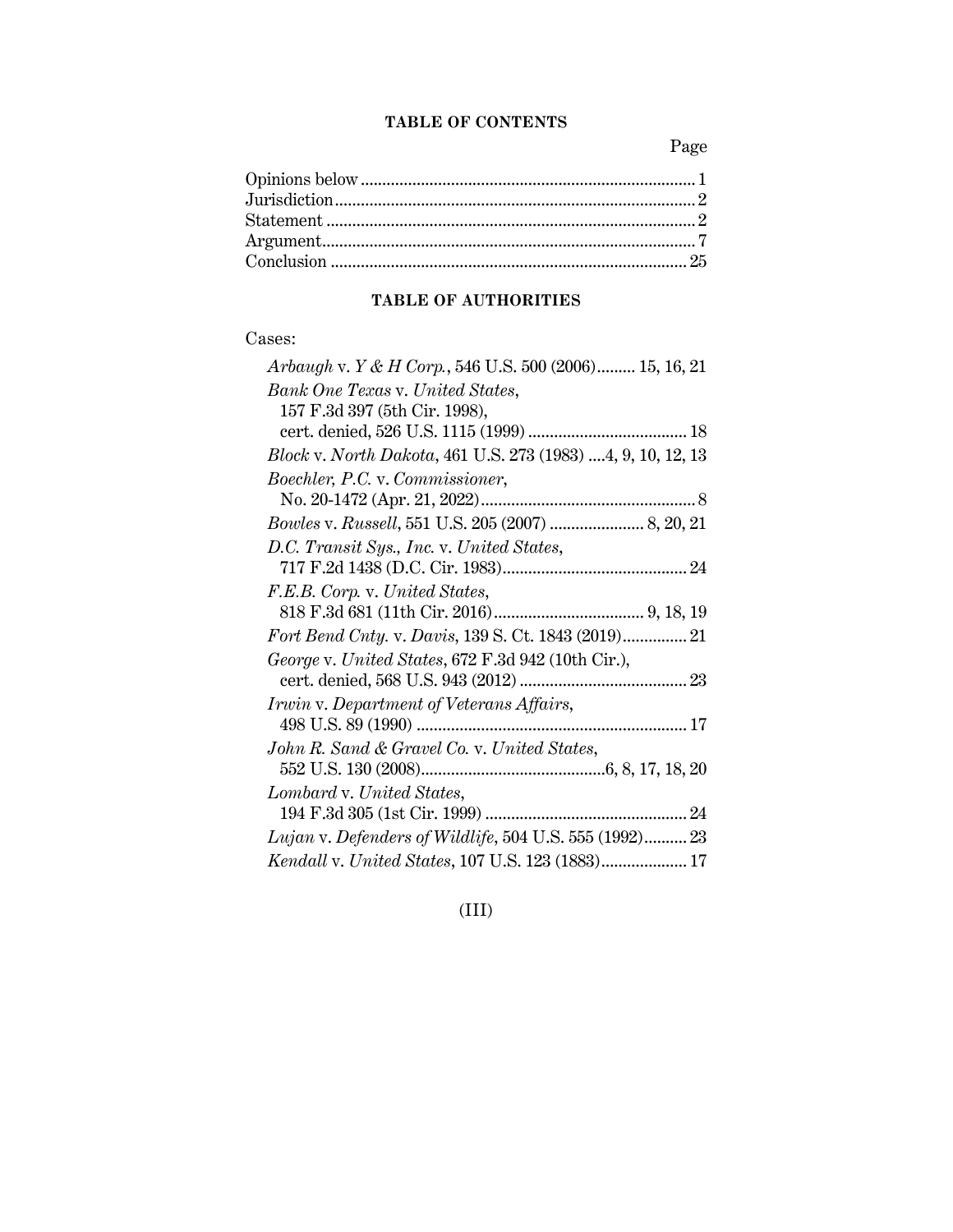| Cases—Continued:<br>Page                              |  |
|-------------------------------------------------------|--|
| Kimble v. Marvel Entm't, LLC, 576 U.S. 446 (2015) 16  |  |
| Match-E-Be-Nash-She-Wish Band of Pottawatomi          |  |
|                                                       |  |
| Musacchio v. United States, 577 U.S. 237 (2016) 8     |  |
| Park Cnty. v. United States,                          |  |
| 626 F.2d 718 (9th Cir. 1980),                         |  |
|                                                       |  |
| North Dakota v. United States,                        |  |
| No. 20-3489, 2022 WL 1111002                          |  |
|                                                       |  |
| Reed Elsevier, Inc. v. Muchnick,                      |  |
|                                                       |  |
| Richmond, Fredericksburg & Potomac R.R. Co. v.        |  |
| United States, 945 F.2d 765 (4th Cir. 1991),          |  |
|                                                       |  |
| Rio Grande Silvery Minnow v. Bureau of                |  |
| Reclamation, 599 F.3d 1165 (10th Cir. 2010)  19       |  |
| Robinson v. United States,                            |  |
|                                                       |  |
| Safe Air for Everyone v. Meyer,                       |  |
| 373 F.3d 1035 (9th Cir. 2004),                        |  |
|                                                       |  |
| Sebelius v. Auburn Reg'l Med. Ctr.,                   |  |
|                                                       |  |
| Soriano v. United States, 352 U.S. 270 (1957) 17      |  |
| Spirit Lake Tribe v. North Dakota,                    |  |
| 262 F.3d 732 (8th Cir. 2001),                         |  |
|                                                       |  |
| United States v. Beggerly, 524 U.S. 38 (1998)  passim |  |
| United States v. Dalm, 494 U.S. 596 (1990) 12         |  |
| United States v. Kwai Fun Wong,                       |  |
|                                                       |  |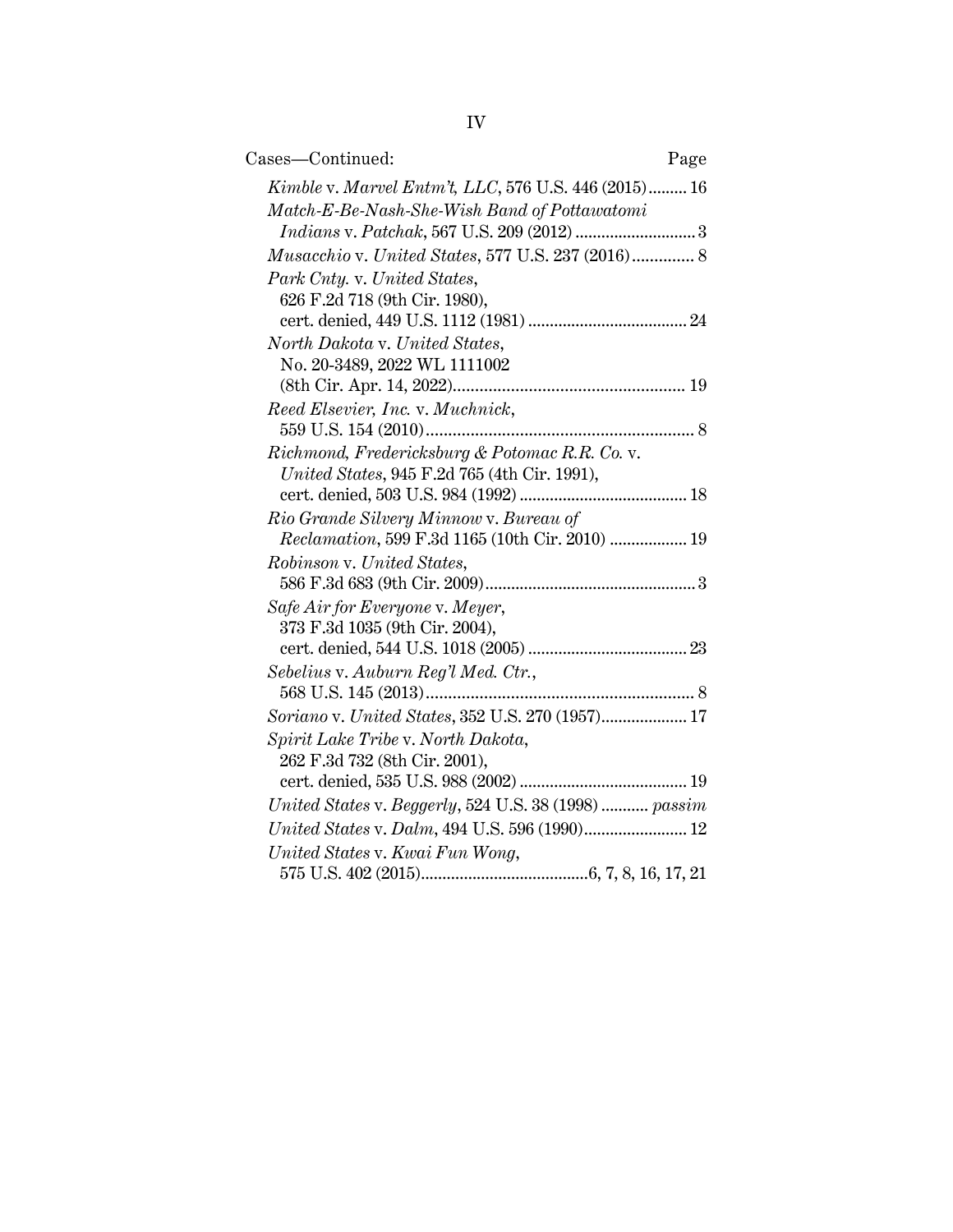| Cases-Continued:                                       | Page |
|--------------------------------------------------------|------|
| United States v. Mottaz,                               |      |
|                                                        |      |
| United States v. Sherwood, 312 U.S. 584 (1941) 12      |      |
| Warren v. United States,                               |      |
|                                                        |      |
| <i>Wisconsin Valley Improvement Co.v.</i>              |      |
| United States, 569 F.3d 331 (7th Cir. 2009) 19, 20, 24 |      |
| Statutes and rules:                                    |      |
| Act of Nov. 4, 1986, Pub. L. No. 99-598,               |      |
|                                                        |      |
| Federal Tort Claims Act, 28 U.S.C. 2401(b) 6, 17       |      |
|                                                        |      |
|                                                        |      |
|                                                        |      |
|                                                        |      |
|                                                        |      |
|                                                        |      |
|                                                        |      |
|                                                        |      |
| Fed. R. Civ. P.:                                       |      |
|                                                        |      |
|                                                        |      |
|                                                        |      |
|                                                        |      |
|                                                        |      |
|                                                        |      |
|                                                        |      |
|                                                        |      |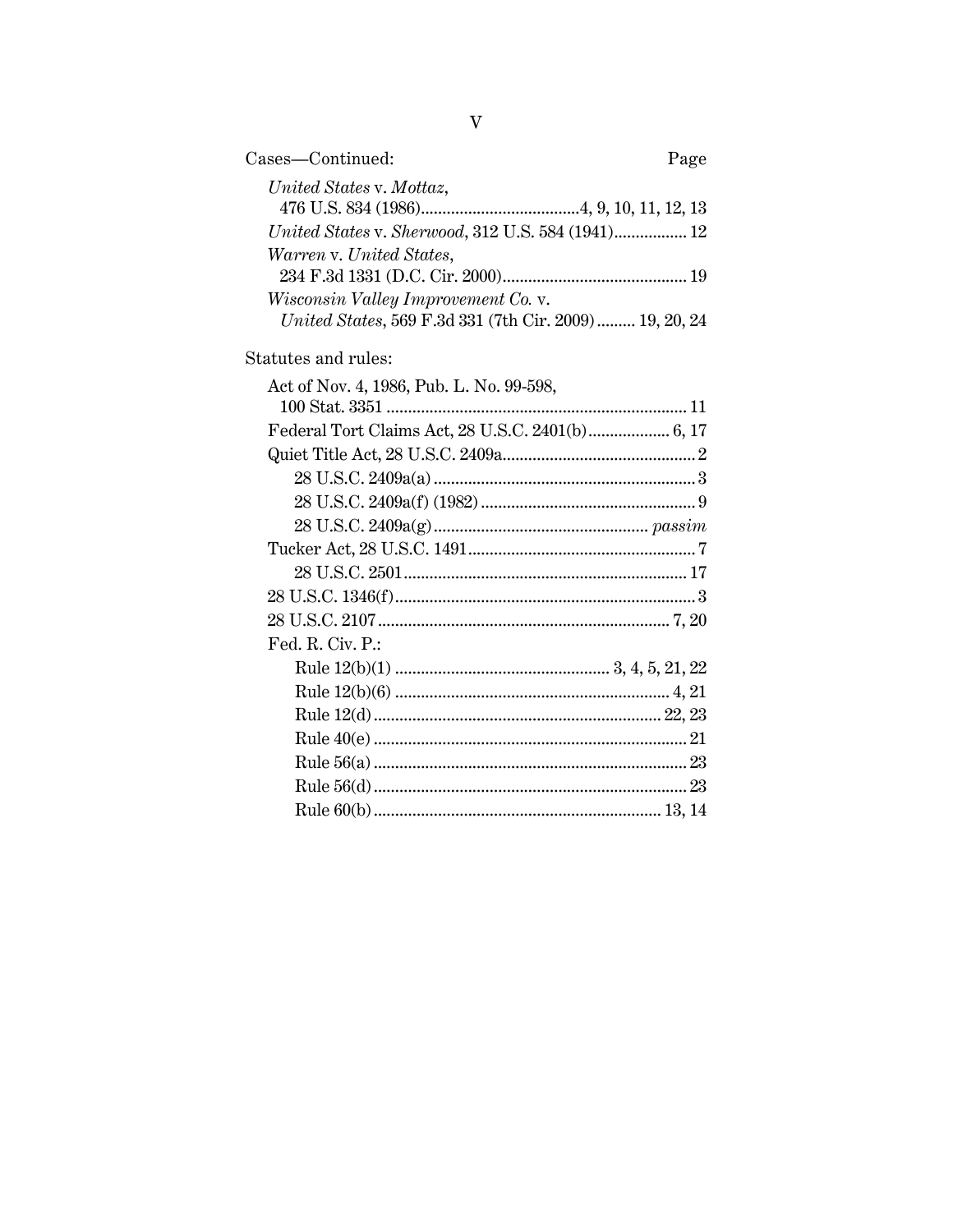# In the Supreme Court of the United States

No. 21-1164

LARRY STEVEN WILKINS, ET AL., PETITIONERS

*v.*

UNITED STATES OF AMERICA

*ON PETITION FOR A WRIT OF CERTIORARI TO THE UNITED STATES COURT OF APPEALS FOR THE NINTH CIRCUIT*

#### **BRIEF FOR THE RESPONDENT IN OPPOSITION**

#### **OPINIONS BELOW**

The opinion of the court of appeals (Pet. App. A1-A12) is reported at 13 F.4th 791. An accompanying memorandum disposition (Pet. App. B1-B6) is not published in the Federal Reporter but is available at 2021 WL 4200563. The order of the district court granting the government's motion to dismiss (Pet. App. D1-D24) is not published in the Federal Supplement but is available at 2020 WL 2732251. The Findings and Recommendation of the magistrate judge in connection with that motion (Pet. App. E1-E18) is unreported. The order of the district court denying petitioner's motion to alter or amend the judgment (Pet. App. C1-C7) is not published in the Federal Supplement but is available at 2020 WL 4596720.

(1)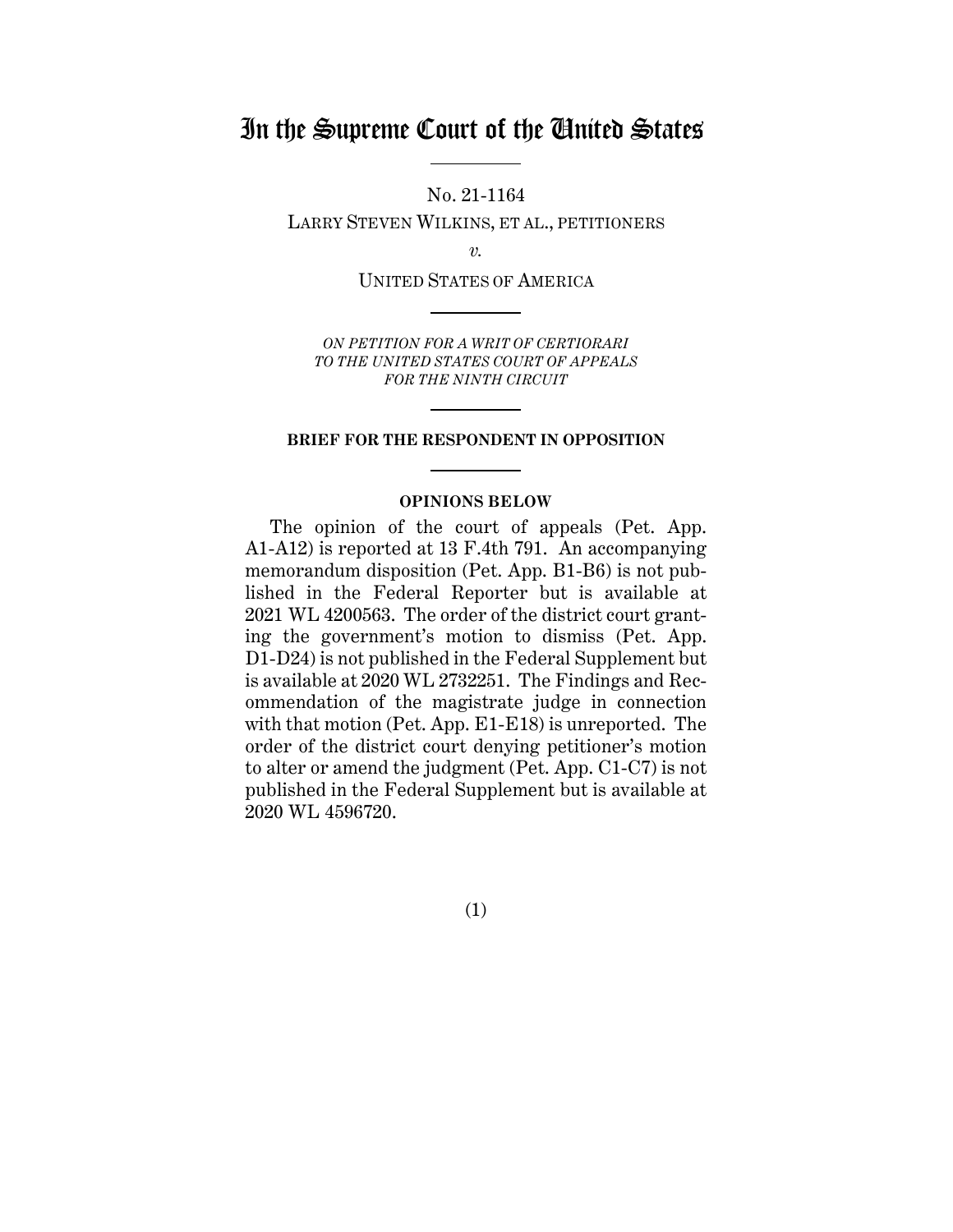#### **JURISDICTION**

The judgment of the court of appeals was entered on September 15, 2021. A petition for rehearing en banc was denied on November 23, 2021 (Pet. App. F1). The petition for a writ of certiorari was filed on February 18, 2022. This Court's jurisdiction is invoked under 28 U.S.C. 1254(1).

#### **STATEMENT**

1. In 1962, petitioners' predecessors-in-interest owners of private land near Connor, Montana—granted to the United States a roadway easement across their property. Pet. App. A4, D21; C.A. E.R. 548, 550-551. The roadway, known as Robbins Gulch Road, runs east from Highway 93 across private land for approximately one mile before entering the Bitterroot National Forest, which is administered by the United States Forest Service. See C.A. E.R. 502-503; C.A. Supp. E.R. 26. Since at least 1972, Forest Service maps have designated the road as a National Forest System road that provides unrestricted access to the Bitterroot National Forest. C.A. Supp. E.R. 25-26, 29-34. Consistent with that designation, the public has used the road for decades to access the forest. C.A. E.R. 303-325.

In 1990 and 2004, respectively, petitioners Jane Stanton and Larry Wilkins acquired separate lots along Robbins Gulch Road. Pet. App. A4, D2; see C.A. E.R. 110, 286-287, 391, 394, 399, 550; D. Ct. Doc. 32-5 (Oct. 11, 2019). Petitioners knew of the public's use of the roadway when they acquired their lots. See C.A. E.R. 331, 343-345, 357, 401; D. Ct. Doc. 31, at 15-17 (Oct. 11, 2019).

2. a. On August 23, 2018, petitioners commenced this action against the United States concerning the 1962 easement under the Quiet Title Act, 28 U.S.C. 2409a. Pet.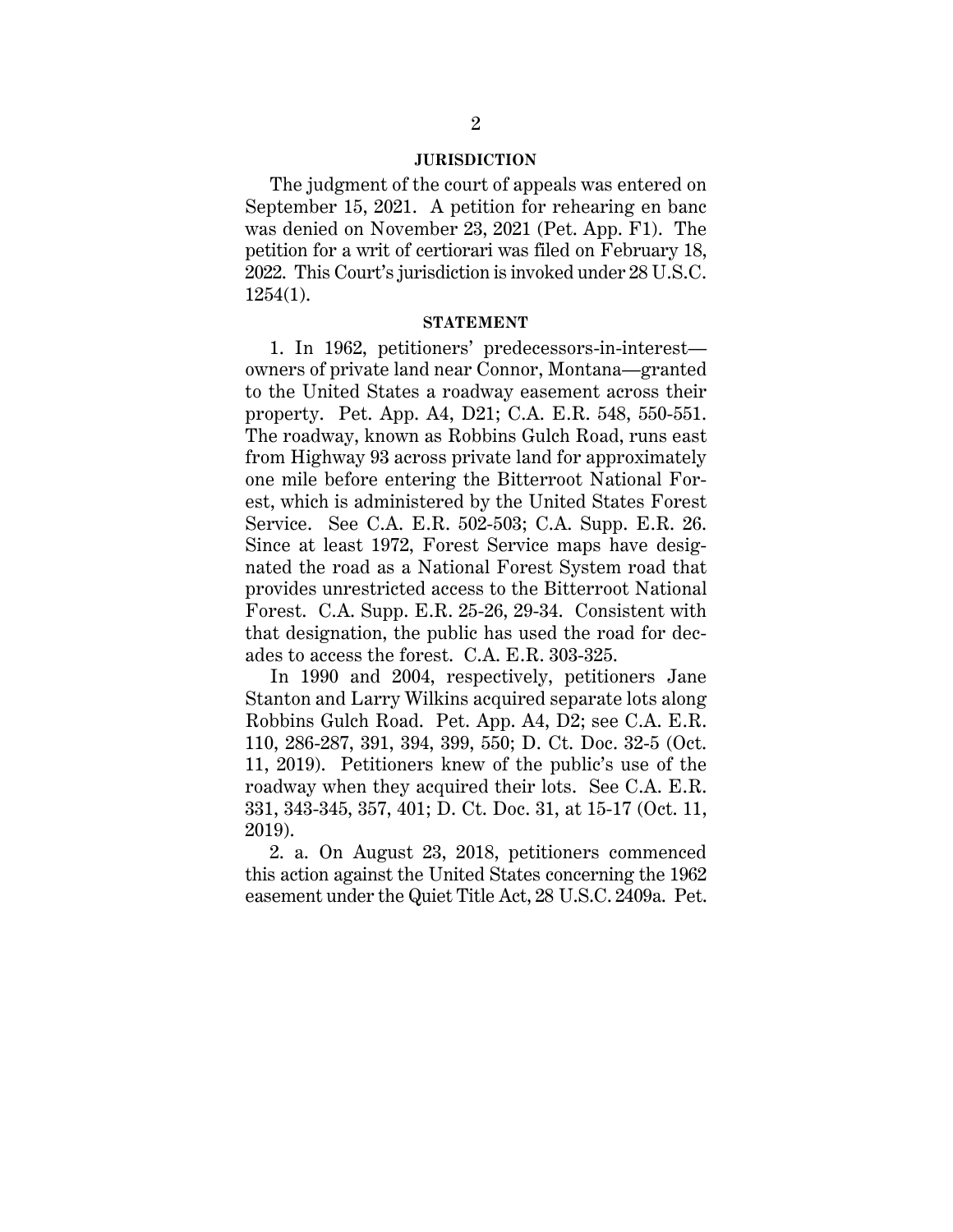App. B2, D21 n.4. The Quiet Title Act permits the United States to be named as a defendant in a civil action "to adjudicate a disputed title to real property in which the United States claims an interest, other than a security interest or water rights." 28 U.S.C. 2409a(a). Federal district courts exercise exclusive jurisdiction over "civil actions under section 2409a to quiet title to an estate or interest in real property in which an interest is claimed by the United States," 28 U.S.C. 1346(f), including suits "seeking a declaration as to the scope of an easement," *Robinson* v. *United States*, 586 F.3d 683, 686 (9th Cir. 2009); see *Match-E-Be-Nash-She-Wish Band of Pottawatomi Indians* v. *Patchak*, 567 U.S. 209, 215 (2012).

Petitioners' complaint alleged that the 1962 easement "may not be utilized by the general public and that it may only be used by agents of the United States and specific assignees such as timber contractors." C.A. E.R. 561. They additionally alleged that the easement imposes a duty on the United States "to patrol and maintain" the road, and that the United States had violated that duty by permitting "ongoing unrestricted use by the general public." *Ibid.* Petitioners sought declaratory relief reflecting those understandings. *Id.* at 562.

b. Following discovery, the government moved to dismiss the action for lack of jurisdiction under Federal Rule of Civil Procedure 12(b)(1). Pet. App. E3-E4. The government contended (as relevant) that the suit was barred by 28 U.S.C. 2409a(g), which provides that "[a]ny civil action under" the Quiet Title Act, "except for an action brought by a State, shall be barred unless it is commenced within twelve years of the date upon which it accrued." *Ibid.*; Pet. App. E4. Section 2409a(g) specifies that an action "shall be deemed to have accrued on the date the plaintiff or his predecessor in interest knew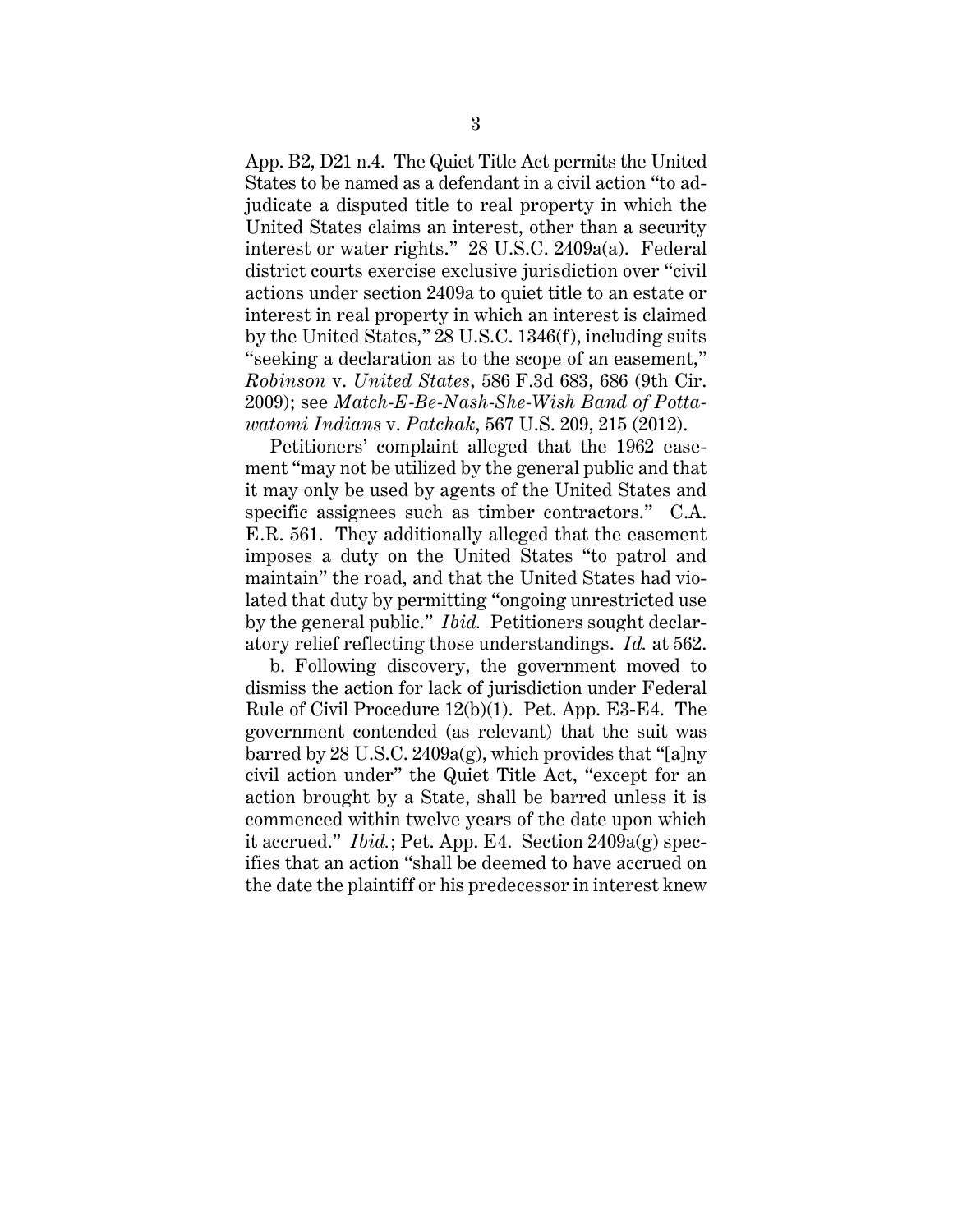or should have known of the claim of the United States." 28 U.S.C.  $2409a(g)$ . The government contended that, under this Court's precedent, Section 2409a(g)'s 12 year bar is jurisdictional. D. Ct. Doc. 31, at 11 (citing, *inter alia*, *Block* v. *North Dakota*, 461 U.S. 273 (1983), and *United States* v. *Mottaz*, 476 U.S. 834 (1986)).

A magistrate judge recommended denying the government's motion. Pet. App. E1-E18. The magistrate judge concluded that Section 2409a(g)'s 12-year bar is not jurisdictional and that the government's statute-oflimitations argument should be analyzed under Federal Rule 12(b)(6) rather than Rule 12(b)(1). *Id.* at E11-E15. The magistrate judge further concluded that various documents on which the government's motion relied to establish petitioners' notice of the scope of the government's interest were "inadmissible" in considering the motion under Rule 12(b)(6) because those documents were not attached to or incorporated by reference into the complaint. *Id.* at E15. The magistrate judge noted that the government would be free to "reassert" its argument that the suit was barred by Section  $2409a(g)$ later in the litigation. *Id.* at E17.

c. The district court rejected the magistrate judge's recommendation and granted the government's motion to dismiss petitioners' suit as untimely under Section  $2409a(g)$ . Pet. App. D1-D24. The court observed that this Court in *North Dakota* and *Mottaz* and the Ninth Circuit in subsequent decisions had each concluded that the Quiet Title Act's 12-year time bar is jurisdictional. *Id.* at D6-D15. The district court rejected petitioners' contention that later decisions of this Court addressing other statutes called that conclusion into doubt. *Id.* at D9-D10. To the contrary, the district court noted, this Court's later decision in *United States* v. *Beggerly*,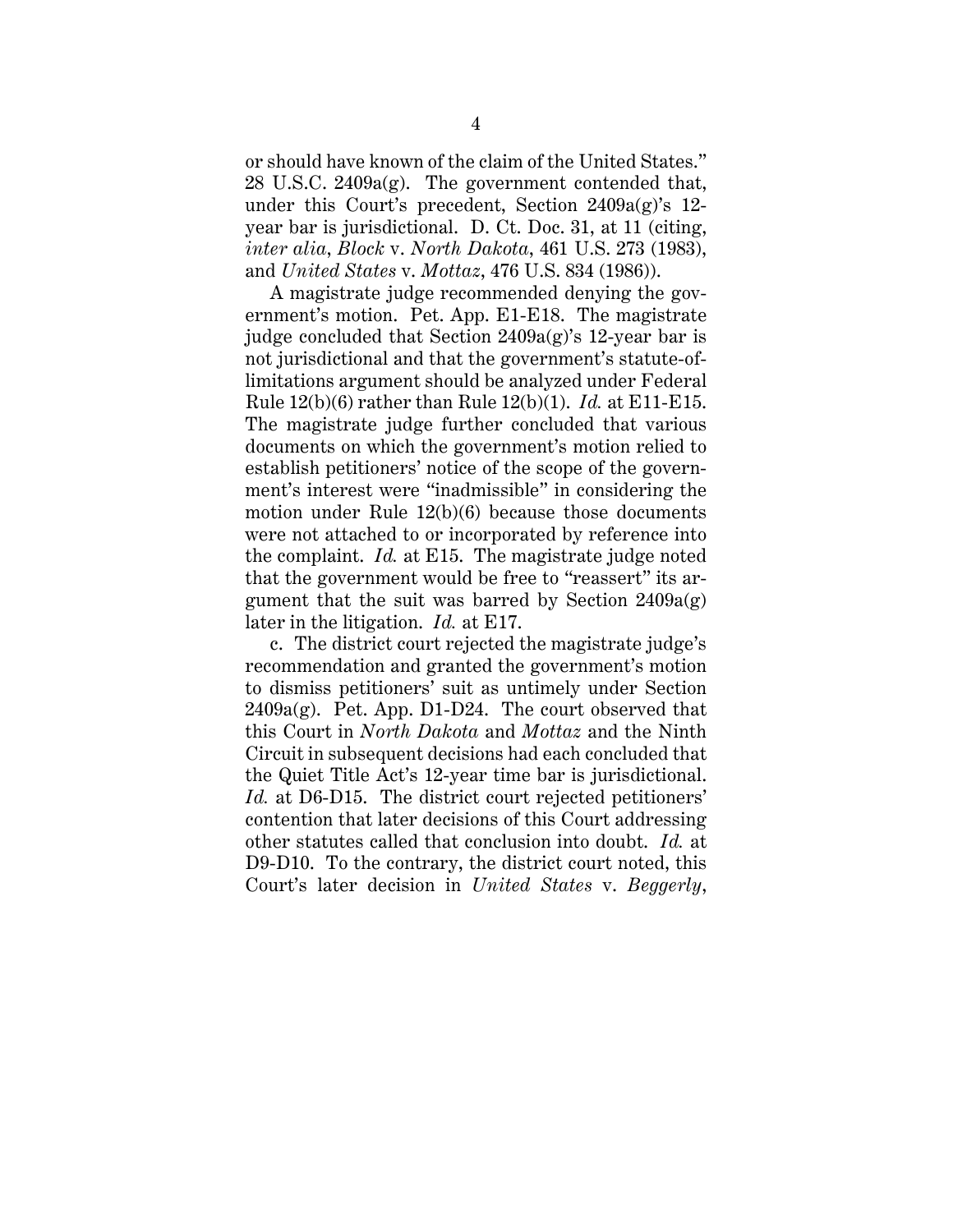524 U.S. 38 (1998), had reinforced its conclusion in *North Dakota* and *Mottaz* by holding that Section  $2409a(g)$  is not subject to equitable tolling. Pet. App. D9, D12-D13 (citing *Beggerly*, 524 U.S. at 48-49).

The district court proceeded to consider the government's motion to dismiss under Rule 12(b)(1) and concluded that petitioners' suit was time-barred. Pet. App. D15-D23. The court explained that, under Section  $2409a(g)$ , a claim under the Quiet Title Act is "deemed to have accrued on the date the plaintiff or his predecessor in interest knew or should have known of the claim of the United States," *id.* at D16 (quoting 28 U.S.C. 2409a(g)), and that the key question in this case was "when a reasonable landowner would have known that the Forest Service believed its easement granted public access or opened the road to the public," *id.* at D18.

The district court found that a reasonable landowner would have possessed that knowledge prior to August 23, 2006, 12 years before the complaint was filed. Pet. App. D20-D23. The court explained that, since at least 1972, public Forest Service maps have identified Robbins Gulch Road as a National Forest System road that provides unrestricted access to National Forest lands. *Id.* at D21. The court observed that "[t]h[o]se maps tell a clear story—the Forest Service has been informing the public since, at least, 1972 that it may access the Bitterroot National Forest by using" Robbins Gulch Road. *Ibid.* The court additionally found that "the public heard th[at] message and has been using the road as a public access route since that time," and that "[a] reasonable landowner observing this public use would have known to check local maps to see whether the road was designated as public or restricted" and, "[u]pon doing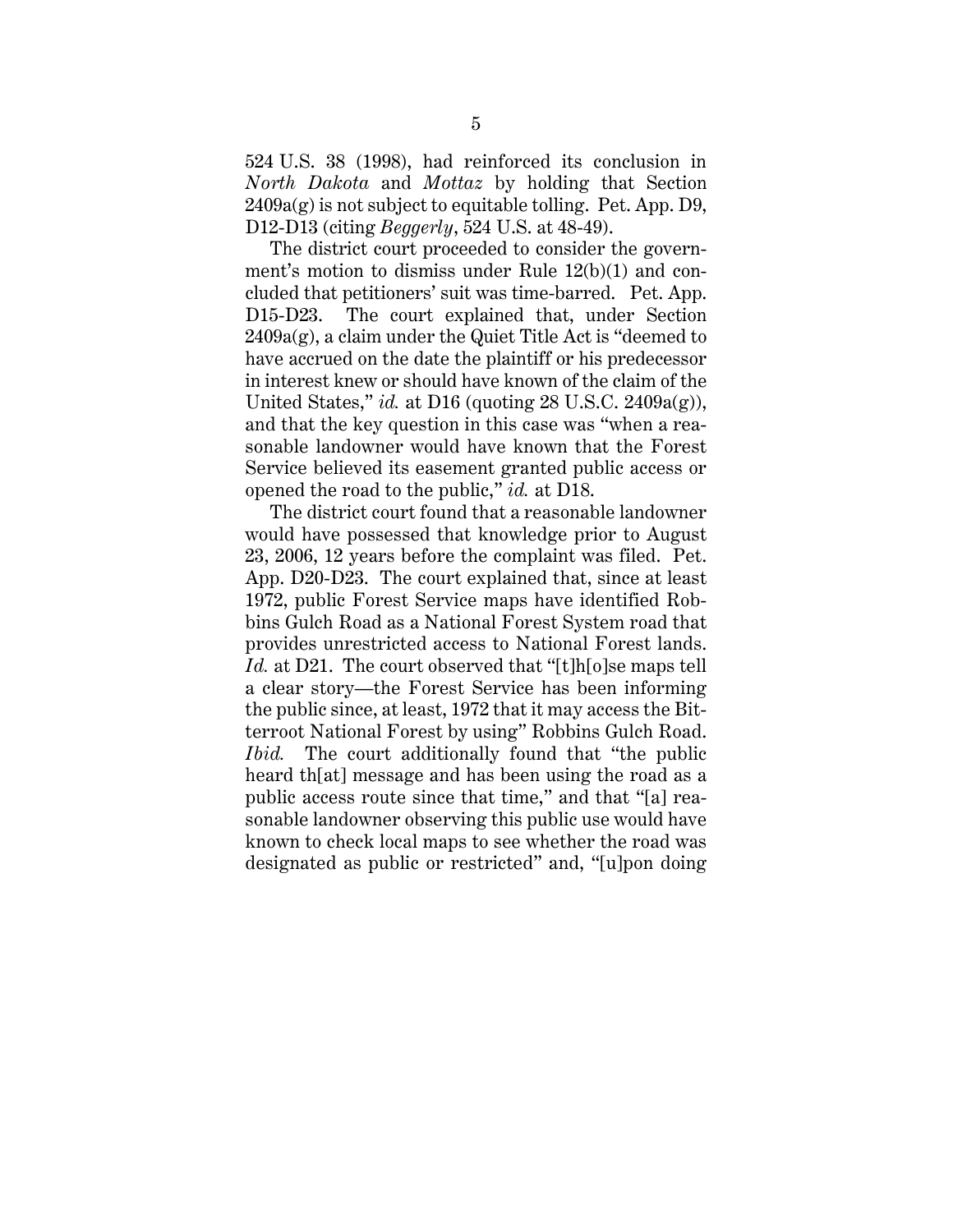so, \* \* \* would have been aware of the Forest Service's adverse claim prior to August 23, 2006." *Id.* at D21-D22.

Finally, the district court noted that the Forest Service had temporarily closed the road to the public in May 2006 due to unsafe conditions, "erecting a physical barrier and posting a sign," which "would have provided a reasonable landowner with notice of the Forest Service's adverse claim." Pet. App. D22-D23. The court concluded that, "[a]lthough the record contains evidence that [petitioners'] claims likely accrued sometime in the 1970s, the record is abundantly clear that [the claims] accrued, at the latest, on May 3, 2006." *Id.* at D23. The court denied petitioners' subsequent motion to alter or amend the judgment. *Id.* at C1-C7.

3. The court of appeals affirmed. Pet. App. A1-A12, B1-B6.

a. In its published opinion, the court of appeals agreed with the district court that the Quiet Title Act's 12-year bar is jurisdictional under *North Dakota* and subsequent circuit precedent. Pet. App. A6-A7. The court rejected petitioners' contention that *North Dakota* and circuit precedent had been abrogated by this Court's decision in *United States* v. *Kwai Fun Wong*, 575 U.S. 402 (2015), which held that the limitations periods applicable to claims under the Federal Tort Claims Act, 28 U.S.C. 2401(b), are not jurisdictional. 575 U.S. at 407-421; see Pet. App. A6-A10. The court of appeals explained that *Kwai Fun Wong* had not purported to overrule *North Dakota* and "should not be read as blanketly overturning all prior Court decisions treating a statute of limitations as jurisdictional." Pet. App. A9. To the contrary, the court noted that *Kwai Fun Wong* had reaffirmed the continuing vitality of the Court's holding in *John R. Sand & Gravel Co.* v. *United States*, 552 U.S.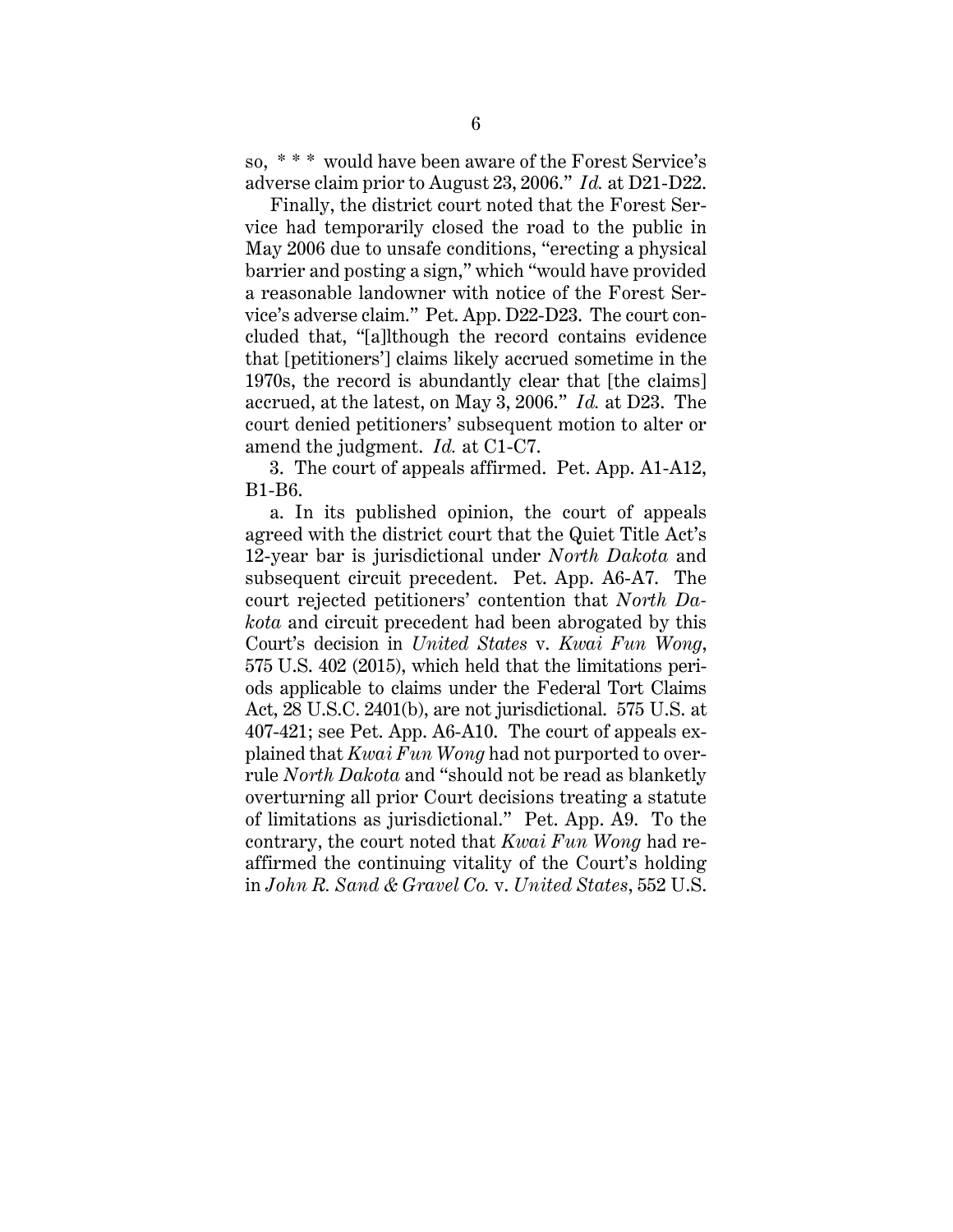130 (2008), which had held that the limitations provision in 28 U.S.C. 2501 applicable to claims under the Tucker Act, 28 U.S.C. 1491, is jurisdictional. Pet. App. A9 (citing *Kwai Fun Wong*, 575 U.S. at 416).

b. In a separate, unpublished memorandum disposition, the court of appeals affirmed the district court's determination that petitioners' claims in this case are untimely because they accrued more than 12 years before the complaint was filed. Pet. App. B1-B6. The court held that petitioners' claims accrued "when a reasonable landowner should have known of the government's position that its easement allowed for public use of the road." *Id.* at B4. And it concluded that the district court did not clearly err in finding that the "historic maps," the "historic public use of the road," and the May 2006 closure "should have alerted a reasonable landowner of the government's view regarding public access of the easement more than twelve years before [petitioners] filed suit." *Id.* at B6.

4. The court of appeals denied a petition for rehearing without recorded dissent. Pet. App. F1.

#### **ARGUMENT**

Petitioners contend (Pet. 11-28) that the district court erred in dismissing their action under the Quiet Title Act for lack of jurisdiction based on petitioners' failure to bring the suit before the 12-year deadline set forth in 28 U.S.C. 2409 $a(g)$ . The court of appeals correctly rejected that contention. The decision below does not conflict with any decision of this Court and accords with the decisions of nearly every other circuit to address the issue. The lopsided (7-1) circuit conflict that petitioner asserts (Pet. 11-12) between that consensus and an outlier decision of the Seventh Circuit does not warrant this Court's review. But even if the question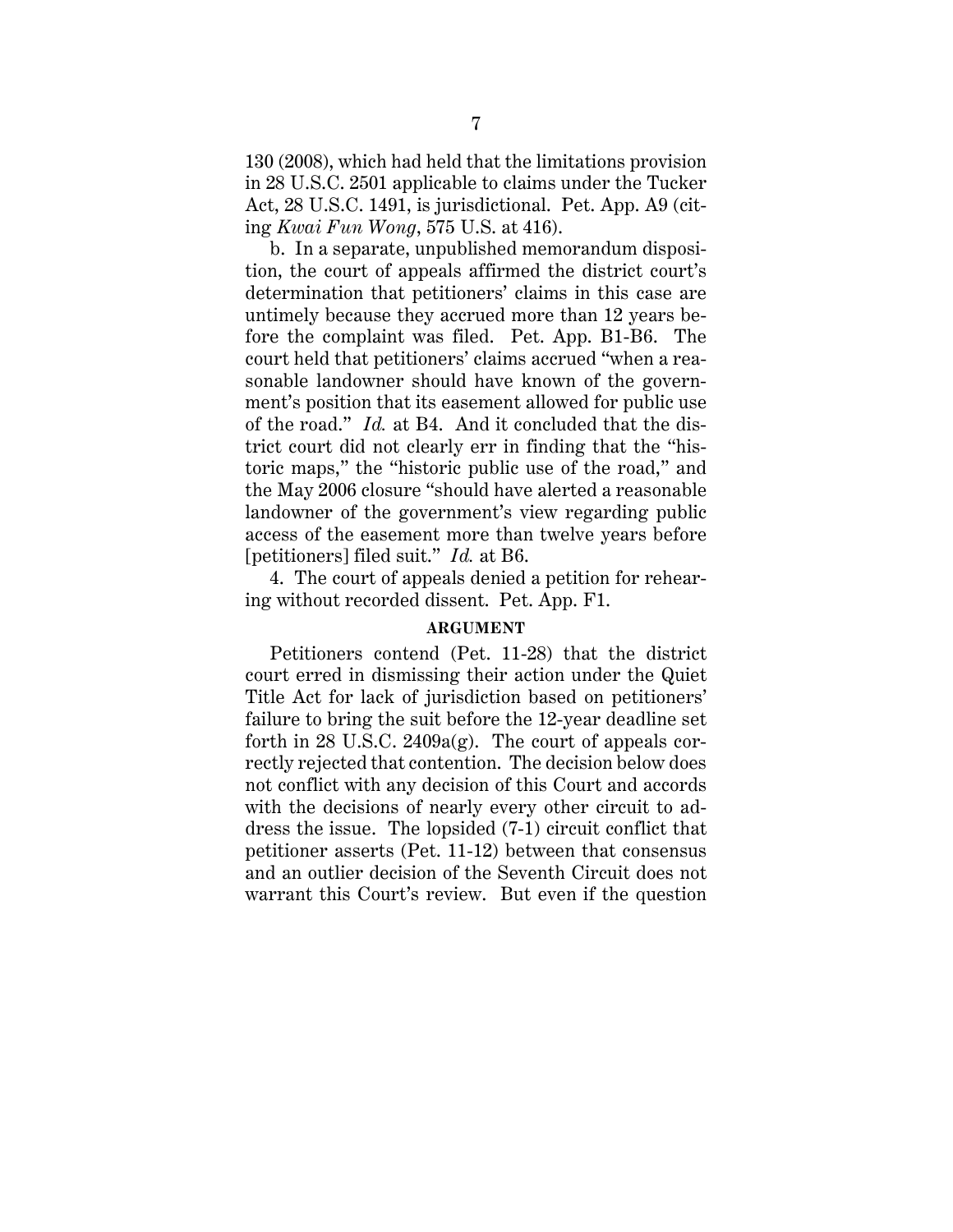presented otherwise warranted review, this case would be an unsuitable vehicle to address it because petitioners' suit is barred by the Quiet Title Act's 12-year deadline regardless of whether that deadline is jurisdictional.

1. The court of appeals held that the Quiet Title Act's 12-year time bar is jurisdictional under this Court's precedent. Pet. App. A4-A10. That holding is correct and does not warrant further review.

To determine whether a statutory deadline is jurisdictional, courts ask whether "traditional tools of statutory construction \* \* \* plainly show that Congress imbued [the] procedural bar with jurisdictional consequences." *Boechler, P.C.* v. *Commissioner*, No. 20-1472 (Apr. 21, 2022), slip op. 3 (quoting *United States* v. *Kwai Fun Wong*, 575 U.S. 402, 410 (2015)). Although Congress must "speak clearly" to give a deadline jurisdictional significance, it need not "incant magic words." *Sebelius* v. *Auburn Reg'l Med. Ctr.*, 568 U.S. 145, 153 (2013). Instead, in ascertaining whether "Congress has made the necessary clear statement," courts "examine the 'text, context, and relevant historical treatment' of the provision at issue." *Musacchio* v. *United States*, 577 U.S. 237, 246 (2016) (quoting *Reed Elsevier, Inc.* v. *Muchnick*, 559 U.S. 154, 166 (2010)). Thus, for example, although the statutory text itself may provide a clear indication that a time limit is jurisdictional by "expressly refer[ring] to subject-matter jurisdiction or speak[ing] in jurisdictional terms," *ibid.*, "'precedent and practice in American courts'" may also demonstrate that Congress chose to "rank a time limit as jurisdictional." *Auburn Reg'l Med. Ctr.*, 568 U.S. at 155 (quoting *Bowles* v. *Russell*, 551 U.S. 205, 209 n.2 (2007)); see *John R. Sand & Gravel Co.* v. *United States*, 552 U.S. 130, 133-139 (2008).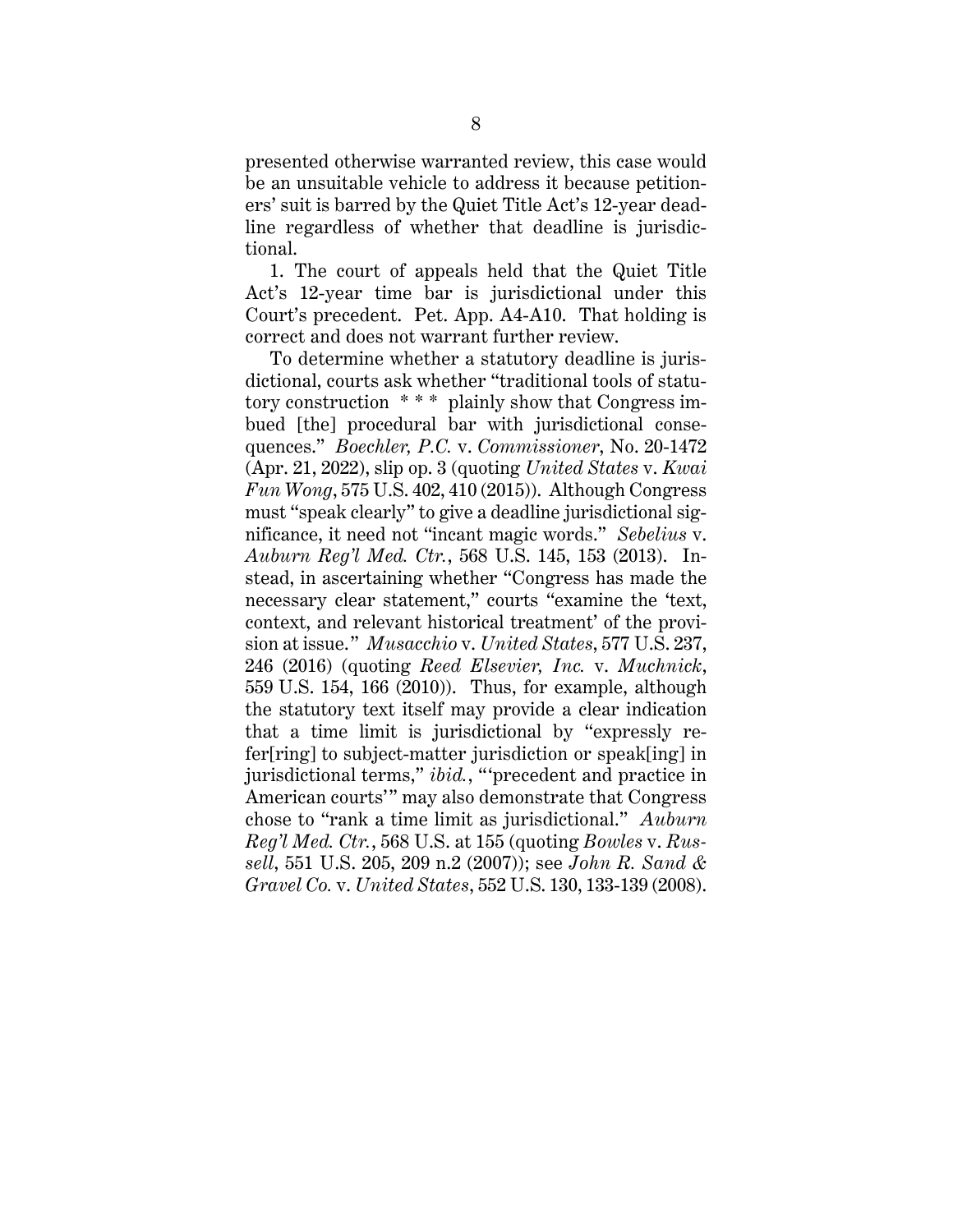The court of appeals properly applied those principles in determining that Section 2409a(g)'s 12-year bar is jurisdictional under this Court's precedent. Pet. App. A4-A10.

a. This Court "has twice concluded that \* \* \* compliance with the limitations period" in the Quiet Title Act "is jurisdictional." *F.E.B. Corp.* v. *United States*, 818 F.3d 681, 685 (11th Cir. 2016) (citing *Block* v. *North Dakota*, 461 U.S. 273 (1983), and *United States* v. *Mottaz*, 476 U.S. 834 (1986)). The lower courts here properly adhered to this Court's decisions in according Section 2409a(g)'s time bar jurisdictional significance.

i. The Court in *North Dakota* specifically recognized that the Quiet Title Act's 12-year bar—then codified at 28 U.S.C. 2409a(f) (1982)—limits federal courts' "jurisdiction" over actions brought under the Act. 461 U.S. at 292. *North Dakota* involved a suit by a State under the Quiet Title Act claiming land that the United States regarded as its own. *Id.* at 277-278. The government contended that North Dakota's suit was barred by the limitations period because the State had notice of the government's claim to the land more than 12 years before filing suit. *Id.* at 279.

This Court rejected North Dakota's contentions that the limitations period did not apply, making clear that Congress intended it to operate as a categorical, absolute bar. *North Dakota*, 461 U.S. at 284-290. The Court rejected North Dakota's argument that "it c[ould] avoid the [Act's] statute of limitations and other restrictions" by invoking other causes of actions independent of the Quiet Title Act. *Id.* at 284; see *id.* at 280-285. The Court held that "Congress intended the [Quiet Title Act] to provide the exclusive means by which adverse claimants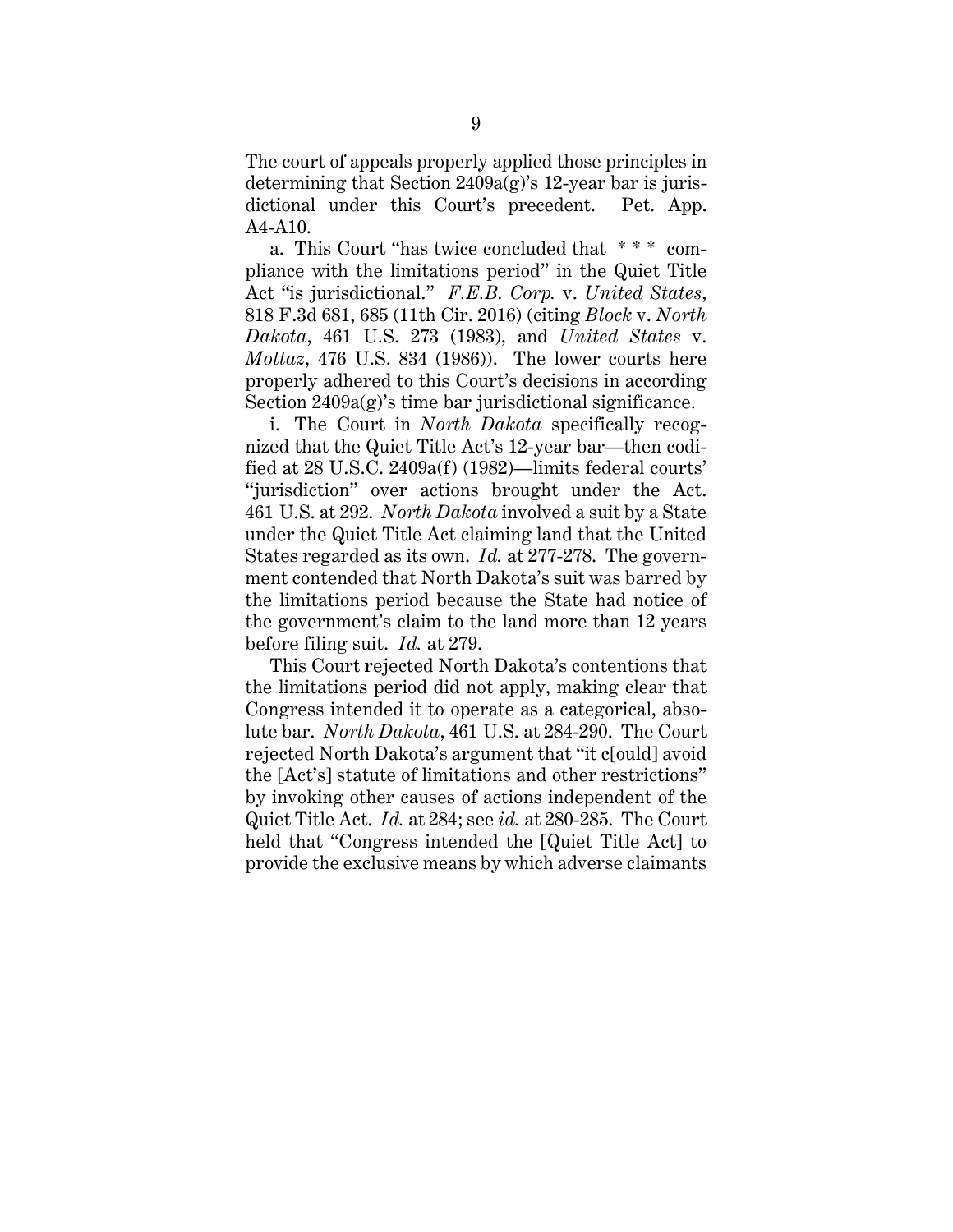could challenge the United States' title to real property." *Id.* at 286. Otherwise, the Court explained, "all of the carefully crafted provisions of the [Act] deemed necessary for the protection of the national public interest could be averted," and in particular North Dakota's position would allow the "12-year statute of limitations \* \* \* [to] be avoided," which would lead to "an unlimited number of suits involving stale claims." *Id.* at 284-285.

The *North Dakota* Court also rejected the State's alternative argument that the Quiet Title Act's time bar did not apply to suits brought by States. 461 U.S. at 287-290. The Court explained that the Act waives the federal government's sovereign immunity and that, "when Congress attaches conditions to legislation waiving the sovereign immunity of the United States, those conditions must be strictly observed." *Id.* at 287. The Court found "no merit" in North Dakota's contention that the Quiet Title Act's waiver of sovereign immunity should be construed flexibly so as not to bar actions brought by States. *Id.* at 288. The *North Dakota* Court accordingly held that, "[i]f the State's suit was filed more than 12 years after its action accrued, the suit [wa]s barred by § 2409a(f)." *Id.* at 293. The Court did not resolve whether the suit was time-barred, noting that "the lower courts made no findings as to the date on which North Dakota's suit accrued." *Ibid.* But the Court made clear that, "[i]f North Dakota's suit [wa]s barred by § 2409a(f), the courts below had no jurisdiction to inquire into the merits" of the suit. *Id.* at 292.

Three years after *North Dakota*, the Court reaffirmed the jurisdictional nature of the Quiet Title Act's time bar in *Mottaz*, *supra*. See Pet. App. D9. *Mottaz*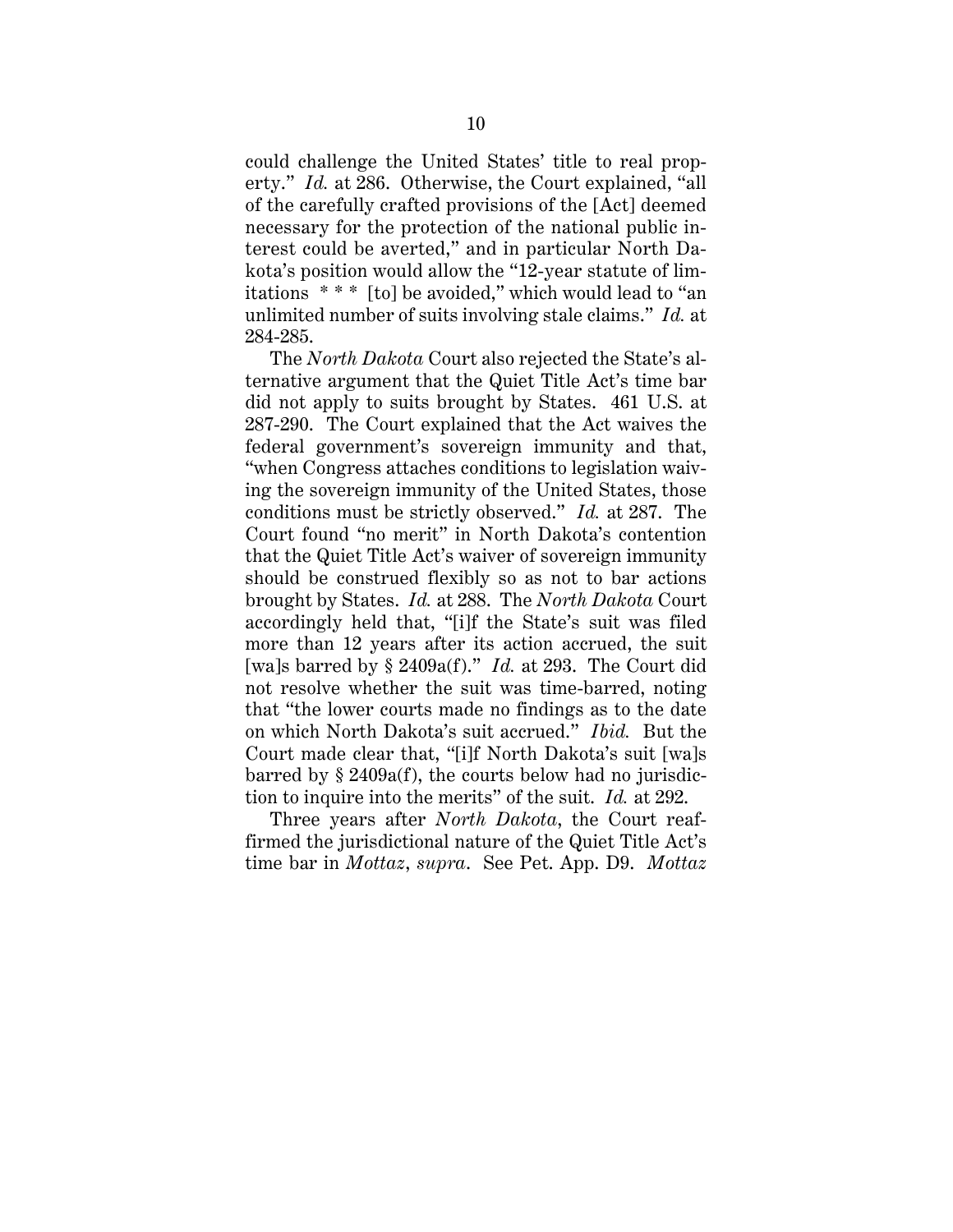involved a suit by an individual who held a fractional interest in certain lands held in trust by the government, alleging that the government had sold the lands without her consent and seeking to void the sale. 476 U.S. at 836-838. This Court held that the claimant's suit was governed by the Quiet Title Act and barred by its 12 year limitations period. *Id.* at 841-851.

The *Mottaz* Court explained that, when the United States "consents to be sued, the terms of its waiver of sovereign immunity define the extent of the court's jurisdiction," and the Quiet Title Act's time bar "is a central condition of the consent given by the Act." 476 U.S. at 841, 843. That condition, the Court observed, "reflects a clear congressional judgment that the national public interest requires barring stale challenges to the United States' claim to real property, whatever the merits of those challenges." *Id.* at 851. Having concluded that the plaintiff's suit was barred under the Quiet Title Act, the Court considered whether other statutes "conferred jurisdiction" on the lower courts to adjudicate the suit and concluded that none did so. *Id.* at 841; see *id.* at 844-851.

In November 1986, several months after this Court's decision in *Mottaz*, Congress amended the Quiet Title Act to address suits brought by States. Act of Nov. 4, 1986, Pub. L. No. 99-598, 100 Stat. 3351. The 1986 amendment modified the 12-year bar to exclude actions brought by States. *Ibid.* (redesignating the time bar as Section 2409a(g), inserting language excepting from that general time bar "an action brought by a State," and enacting new subsections (h)-(m) that prescribe special rules for suits by States). The 1986 amendment thus responded to the Court's holding in *North Dakota* that the pre-1986 version of the generally applicable 12-year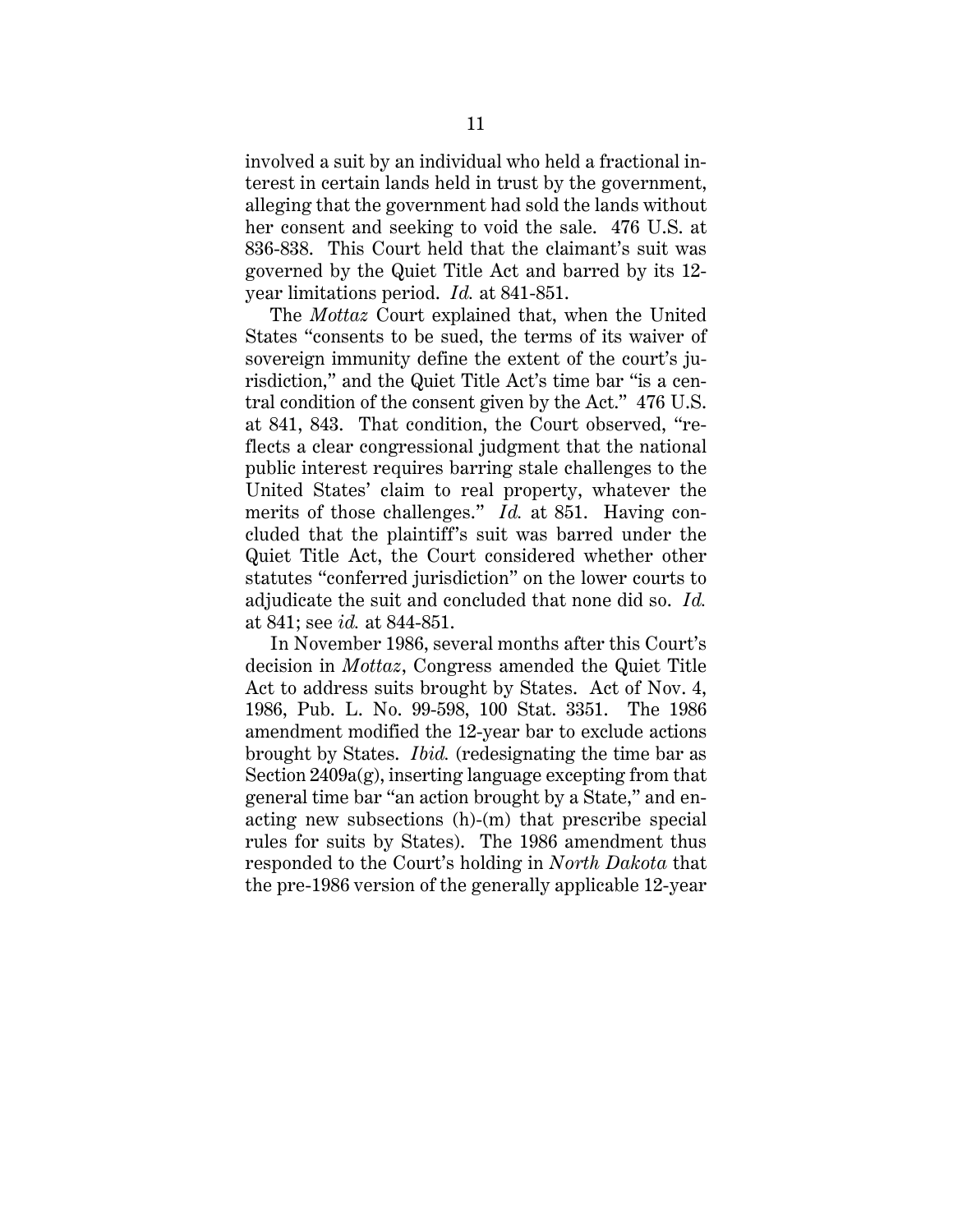limitations period applied to suits by States by establishing a distinct regime for suits by States. Cf. 461 U.S. at 287-290. But the amendment left unaltered the Court's conclusion in *North Dakota*, then-recently reiterated in *Mottaz*, that the limitations period operates as a jurisdictional bar.

ii. Petitioners do not address *Mottaz*. They dismiss (Pet. 12, 22) this Court's decision in *North Dakota* as a "'drive-by' jurisdictional ruling" that made only "passing reference to jurisdiction" and lacks precedential force. See Pet. 13. That contention lacks merit.

The central thrust of the Court's reasoning in *North Dakota* was that the "carefully crafted" scheme that Congress had created in the Quiet Title Act was meant to be exclusive and that its restrictions—in particular, its 12-year limitations period—cannot be circumvented by invoking other forms of judicial redress or by interpreting its restrictions flexibly. See 461 U.S. at 280-290. The Court held that "North Dakota's action may proceed, if at all, only under the [Quiet Title Act]." *Id.* at 292-293. And the Court's conclusion that, if North Dakota's suit was untimely, the "courts below had no jurisdiction to inquire into the merits," *id.* at 292, was the culmination of its analysis.

The *North Dakota* Court's characterization of the time bar as jurisdictional accorded with the prevailing interpretive principle that the United States, "as sovereign, is immune from suit save as it consents to be sued, \* \* \* and the terms of its consent to be sued in any court define that court's jurisdiction to entertain the suit." *United States* v. *Sherwood*, 312 U.S. 584, 586 (1941); see *North Dakota*, 461 U.S. at 287 (citing, *inter alia*, *Sherwood*, 312 U.S. at 591); see also, *e.g.*, *Mottaz,* 476 U.S. at 841 (citing *Sherwood*, 312 U.S. at 586); *United States* v.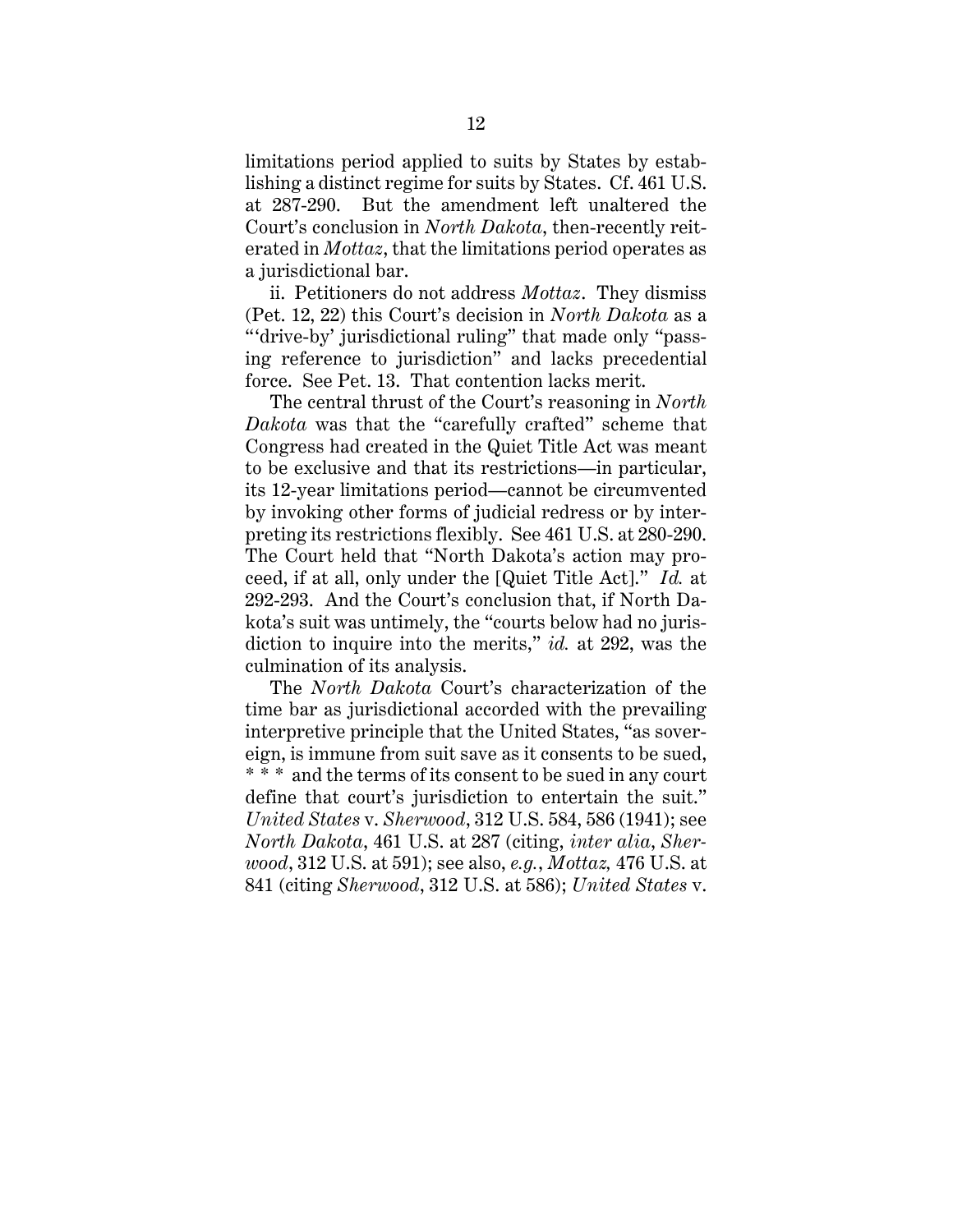*Dalm*, 494 U.S. 596, 608 (1990) (citing *North Dakota* and *Mottaz* for the principle that a time bar conditioning a waiver of immunity limits a court's jurisdiction). As *North Dakota* and *Mottaz* each recognized, the Quiet Title Act's 12-year bar conditions the Act's waiver of sovereign immunity, and that aspect of the bar was central to the Court's analysis. *Mottaz*, 476 U.S. at 841; *North Dakota*, 461 U.S. at 283-285, 287. The Court's description of the limitations period as jurisdictional cannot fairly be dismissed as an afterthought.

b. This Court's treatment of the Quiet Title Act's 12 year bar as jurisdictional in *North Dakota* and *Mottaz* was reinforced by its subsequent holding in *United States* v. *Beggerly*, 524 U.S. 38 (1998), that the time bar is not subject to equitable tolling. *Id.* at 48-49.

i. In *Beggerly*, the United States had brought a quiet-title action against the respondents concerning certain property, but the parties settled that action, resulting in entry of judgment quieting title in favor of the United States in return for a monetary payment. 524 U.S. at 39. Twelve years after that judgment was entered—and more than 12 years after the government had commenced the original suit—the respondents brought their own action seeking to set aside the earlier settlement agreement and seeking damages concerning the disputed land. *Id.* at 39-40. The district court dismissed the suit for lack of jurisdiction, but the Fifth Circuit reversed. *Id.* at 41. The court of appeals held that the district court had jurisdiction over the respondents' action seeking to set aside the earlier judgment under both Federal Rule of Civil Procedure 60(b) and the Quiet Title Act, *Beggerly*, 524 U.S. at 41, and it "vacated the settlement agreement" and directed the district court to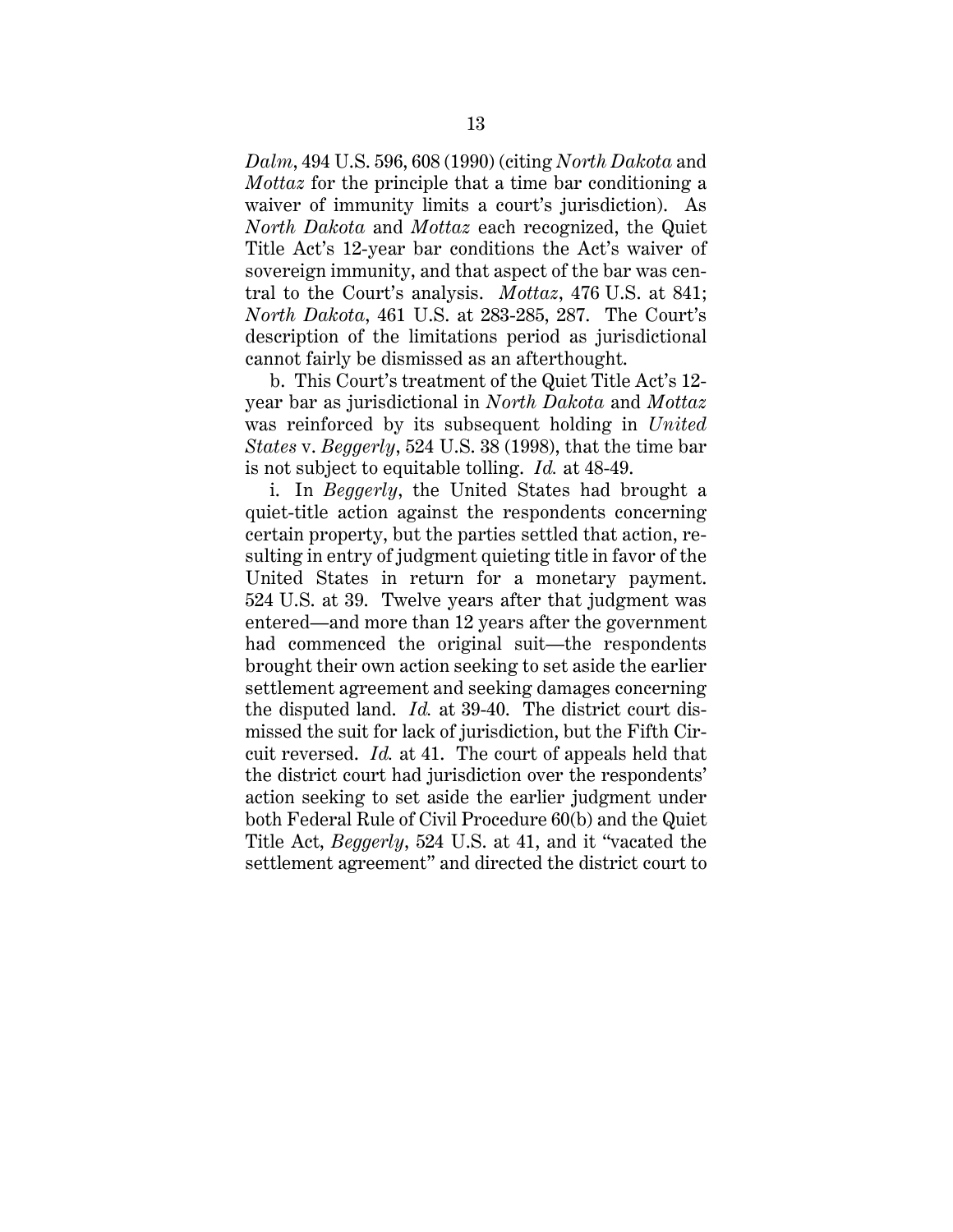enter judgment quieting title in favor of the respondents. *Id.* at 42.

This Court reversed. *Beggerly*, 524 U.S. at 42-49. The Court held that, in the particular circumstances of that case, Rule 60(b) did not authorize an independent action to reopen the earlier judgment. *Id.* at 47. The Court further rejected the Fifth Circuit's conclusion that the Quiet Title Act "provided jurisdiction" to the district court "to quiet title to the property in respondents' favor." *Ibid.* The Court explained that, although the Act authorizes actions naming the United States as a defendant if the dispute involves real property in which the government claims an interest, that authorization is subject to "an express 12-year statute of limitations," and the Fifth Circuit had acknowledged that the respondents knew of the government's claim more than 12 years before they filed suit. *Id.* at 48.

The Court in *Beggerly* rejected the Fifth Circuit's view that the Quiet Title Act's limitations period is subject to equitable tolling. 524 U.S. at 48-49. The Court observed that the Act "already effectively allowed for equitable tolling" of a kind "by providing that the statute of limitations will not begin to run until the plaintiff 'knew or should have known of the claim of the United States.'" *Id.* at 48. Based on that statutory language and the "unusually generous nature of the [Quiet Title Act's] time period," the Court concluded that "extension of the statutory period by additional equitable tolling would be unwarranted." *Id.* at 48-49. The Court found such equitable tolling "particularly" inconsistent with the Quiet Title Act because it "deals with ownership of land." *Id.* at 49. The Court noted the "special importance that landowners know with certainty what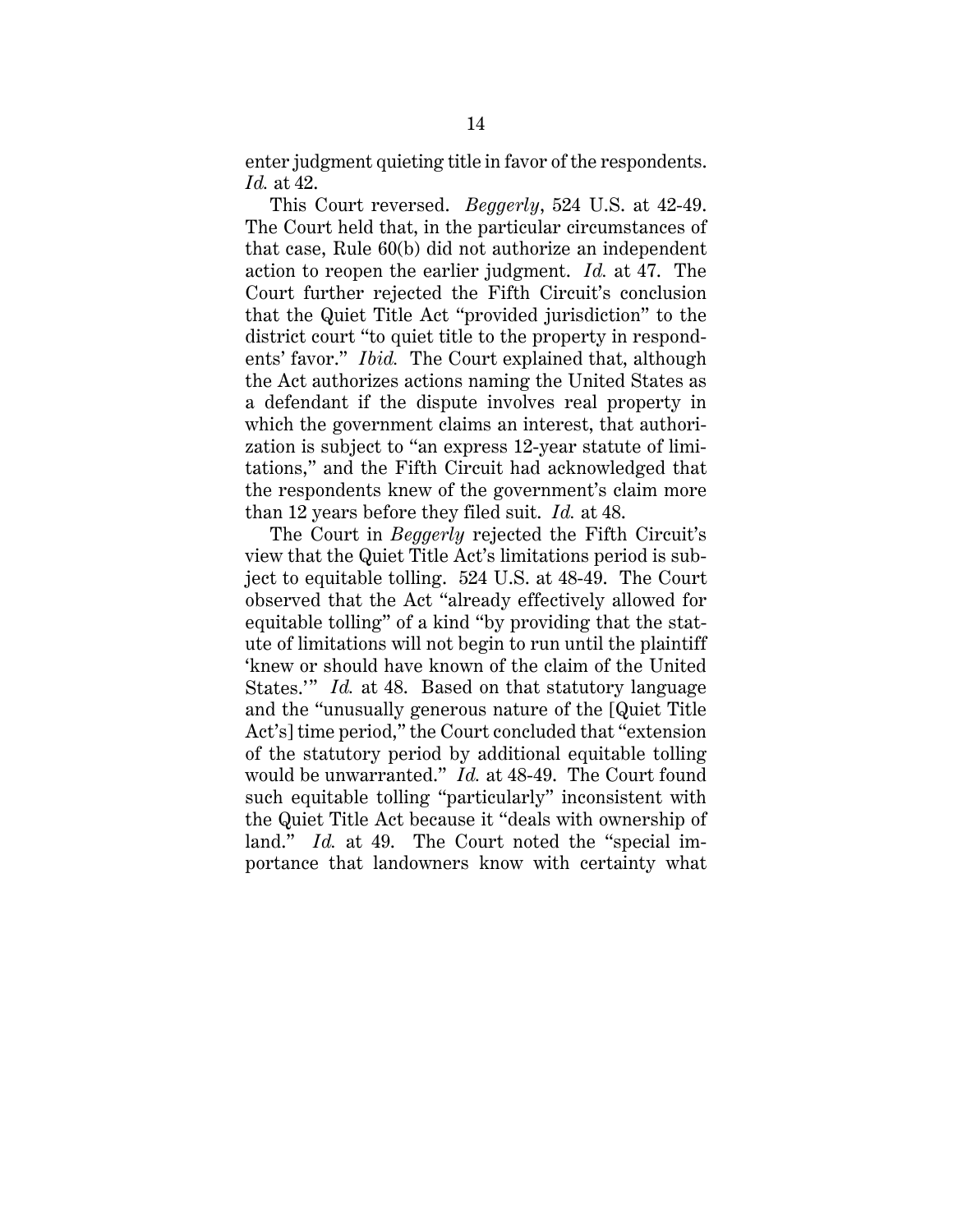their rights are," and it observed that "[e]quitable tolling of the already generous statute of limitations \* \* \* would throw a cloud of uncertainty over these rights," which would be "incompatible with the Act." *Ibid.*

ii. Petitioners contend (Pet. 22-23) that *Beggerly* supports construing the Quiet Title Act's time bar as non-jurisdictional because the Court in that case found equitable tolling inapplicable based on the statutory text, structure, and subject matter, rather than by referring to the limitations period as jurisdictional. But the Court in *Beggerly* relied on those indicia of statutory meaning to reject the Fifth Circuit's view that the Quiet Title Act "provided jurisdiction" to the district court to grant relief that was sought outside the statutory 12-year period. 524 U.S. at 47; see *id.* at 47-49. The Court interpreted the Act's authorization to parties to bring, and to courts to adjudicate, certain actions against the government to contain an express, built-in temporal limitation. *Id.* at 48.

The *Beggerly* Court discussed the availability of equitable tolling specifically because that was the ground that the Fifth Circuit had asserted for excusing the untimeliness of the respondents' suit under the Quiet Title Act. 524 U.S. at 48. Other attributes of jurisdictional requirements—such as the fact that they cannot "be forfeited or waived," *Arbaugh* v. *Y & H Corp.*, 546 U.S. 500, 514 (2006) (citation omitted)—were not at issue. And even if the Court in *Beggerly* might have pursued a shorter analytical path to the same conclusion that equitable tolling of the Act's time bar is unavailable, that conclusion is consistent with, and indeed amplifies, the Court's earlier recognition in *North Dakota* and *Mottaz* that Congress intended the Act's limitations period to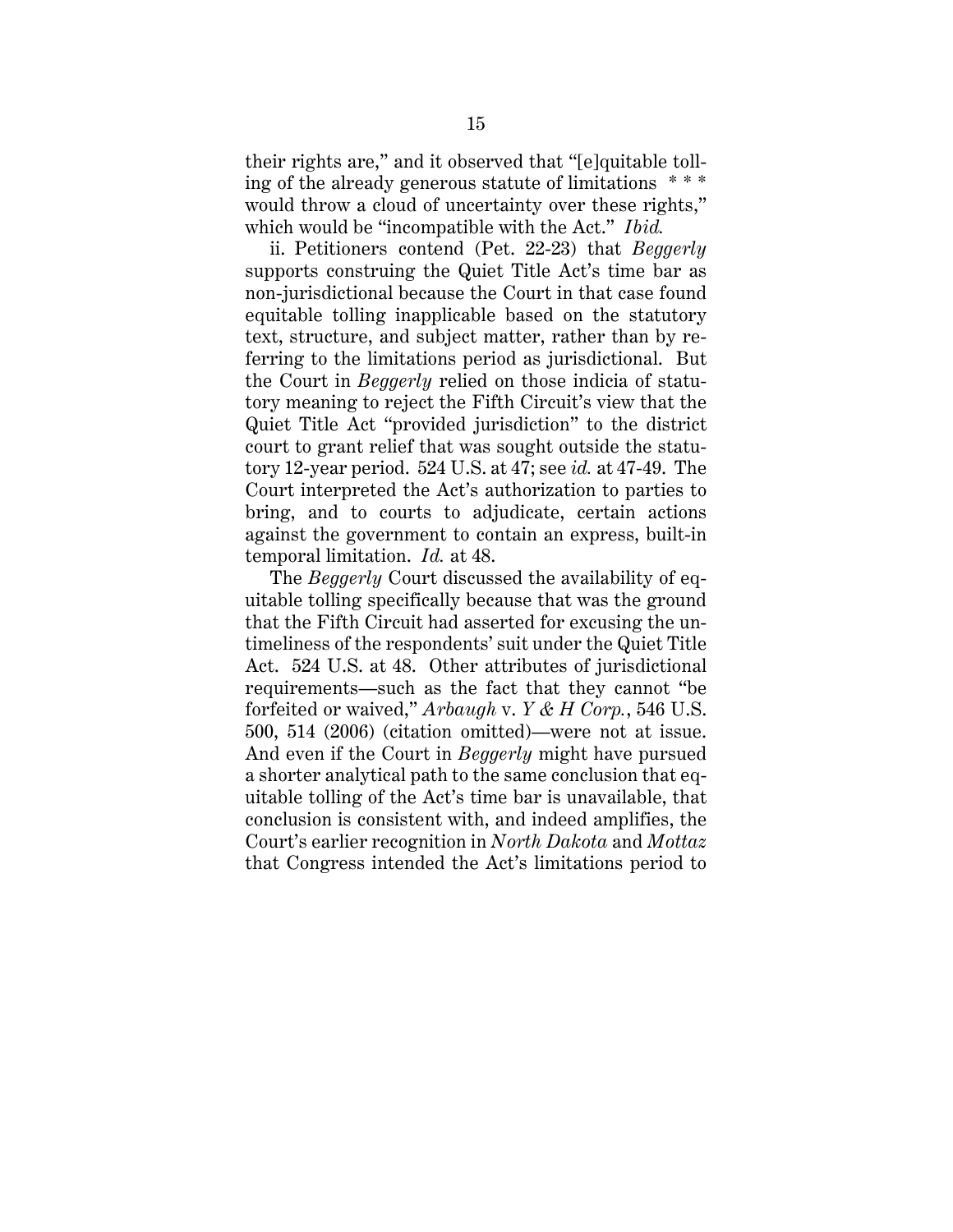operate as an absolute bar on a court's adjudicating actions filed out of time. See pp. 9-13, *supra*.

c. Petitioners contend (Pet. 15, 18-21) that the court of appeals should have disregarded this Court's precedent addressing the Quiet Title Act's time bar in light of more recent decisions addressing whether limitations periods and other requirements in different statutes are jurisdictional. That contention lacks merit.

As an initial matter, petitioners err in asserting (Pet. 15) that decisions like *North Dakota* lack precedential force because they applied a different analytical approach than courts typically apply today, by giving greater significance to whether a particular limitations period conditions a waiver of sovereign immunity. This Court has made clear that *stare decisis* principles apply with "enhanced force" to decisions that "interpret[] a statute," irrespective of the particular interpretive methodology that those past decisions applied. *Kimble*  v. *Marvel Entm't, LLC*, 576 U.S. 446, 456 (2015). "All [of this Court's] interpretive decisions, in whatever way reasoned, effectively become part of the statutory scheme, subject (just like the rest) to congressional change." *Ibid.* And "considerations favoring *stare decisis* are 'at their acme'" in "'cases involving property and contract rights.'" *Id.* at 457 (citations omitted).

To the extent petitioners suggest (Pet. 18-21) that this Court's recent decisions articulating a "bright line" rule for determining whether requirements are jurisdictional, *Arbaugh*, 546 U.S. at 515, have implicitly abrogated its decisions interpreting the Quiet Title Act, that suggestion is unsound. Petitioners principally rely (Pet. 18-21) on this Court's decision in *Kwai Fun Wong*, *supra*, which held that different statutory limitations periods—the time bars in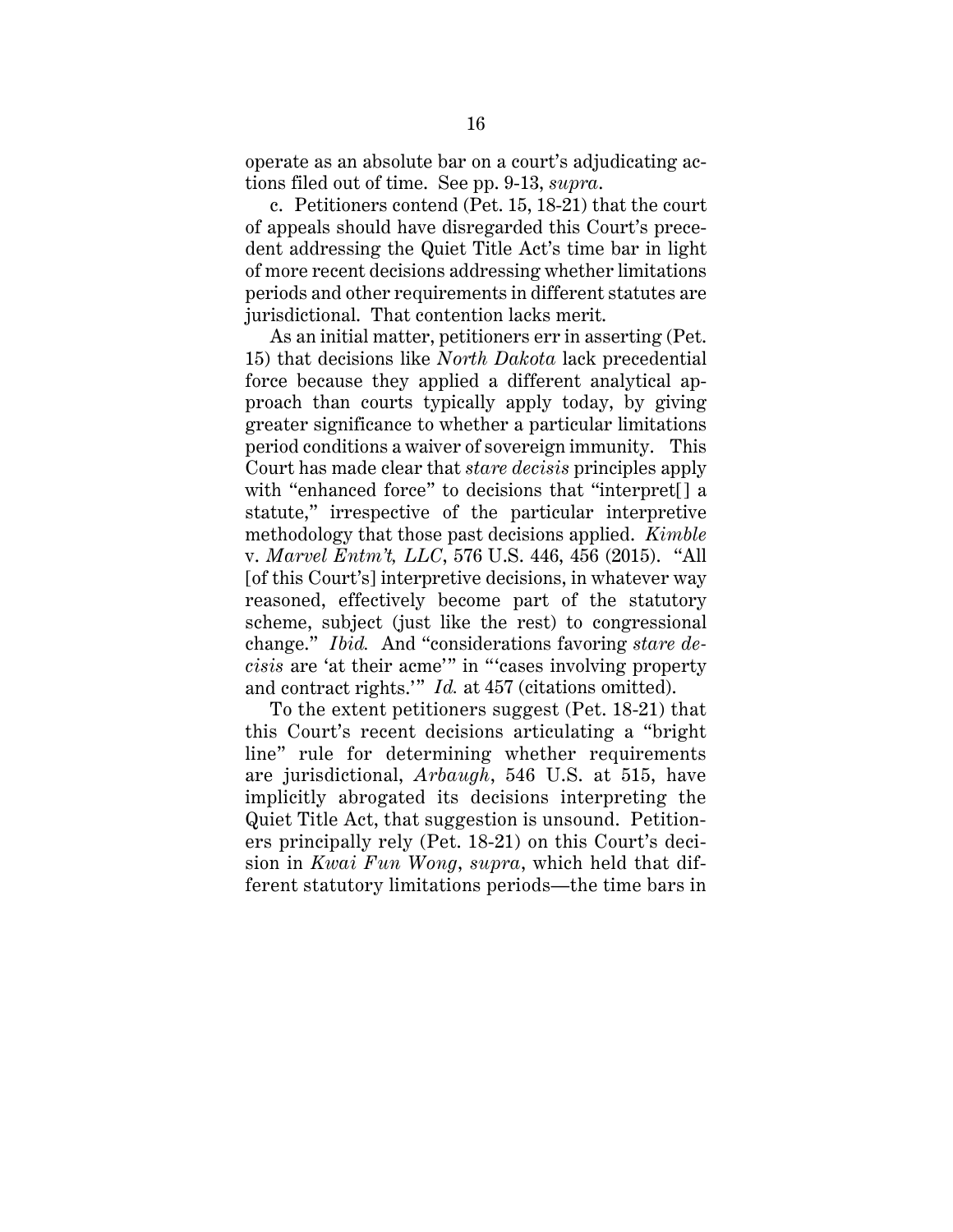the Federal Tort Claims Act, 28 U.S.C. 2401(b)—are not jurisdictional and are subject to equitable tolling. 575 U.S. at 407-412. But in reaching that conclusion, the Court in *Kwai Fun Wong* "never purported to overrule" *North Dakota*, *Mottaz*, or *Beggerly*, Pet. App. A9 (citation omitted), and petitioner cites no other decision of this Court that has done so.

This Court has previously declined to construe intervening cases articulating new approaches to particular types of statutory questions as silently overturning past decisions that performed a different mode of analysis. For example, in decisions tracing back to the 19th century, this Court construed 28 U.S.C. 2501 and its precursors—governing what are today suits against the United States under the Tucker Act in the Court of Federal Claims—to be jurisdictional for the same reason *North Dakota* identified: that the consent of the United States to be sued in that court restricts the court's jurisdiction to claims filed within the limitation period. See *Kendall* v. *United States*, 107 U.S. 123, 125- 126 (1883); see also, *e.g.*, *Soriano* v. *United States*, 352 U.S. 270, 272-276 (1957). The Court has continued to accord those decisions *stare decisis* effect despite its recognition that subsequent cases had adopted and applied a different analytical approach. See *John R. Sand & Gravel*, 552 U.S. at 133-139 (discussing, *e.g.*, *Kendall*, 107 U.S. at 124-126).

The Court in *John R. Sand & Gravel* acknowledged that, in *Irwin* v. *Department of Veterans Affairs*, 498 U.S. 89 (1990), it had adopted "'a more general rule' to replace" its earlier approach in *Kendall* and other cases "for determining whether a Government-related statute of limitations is subject to equitable tolling."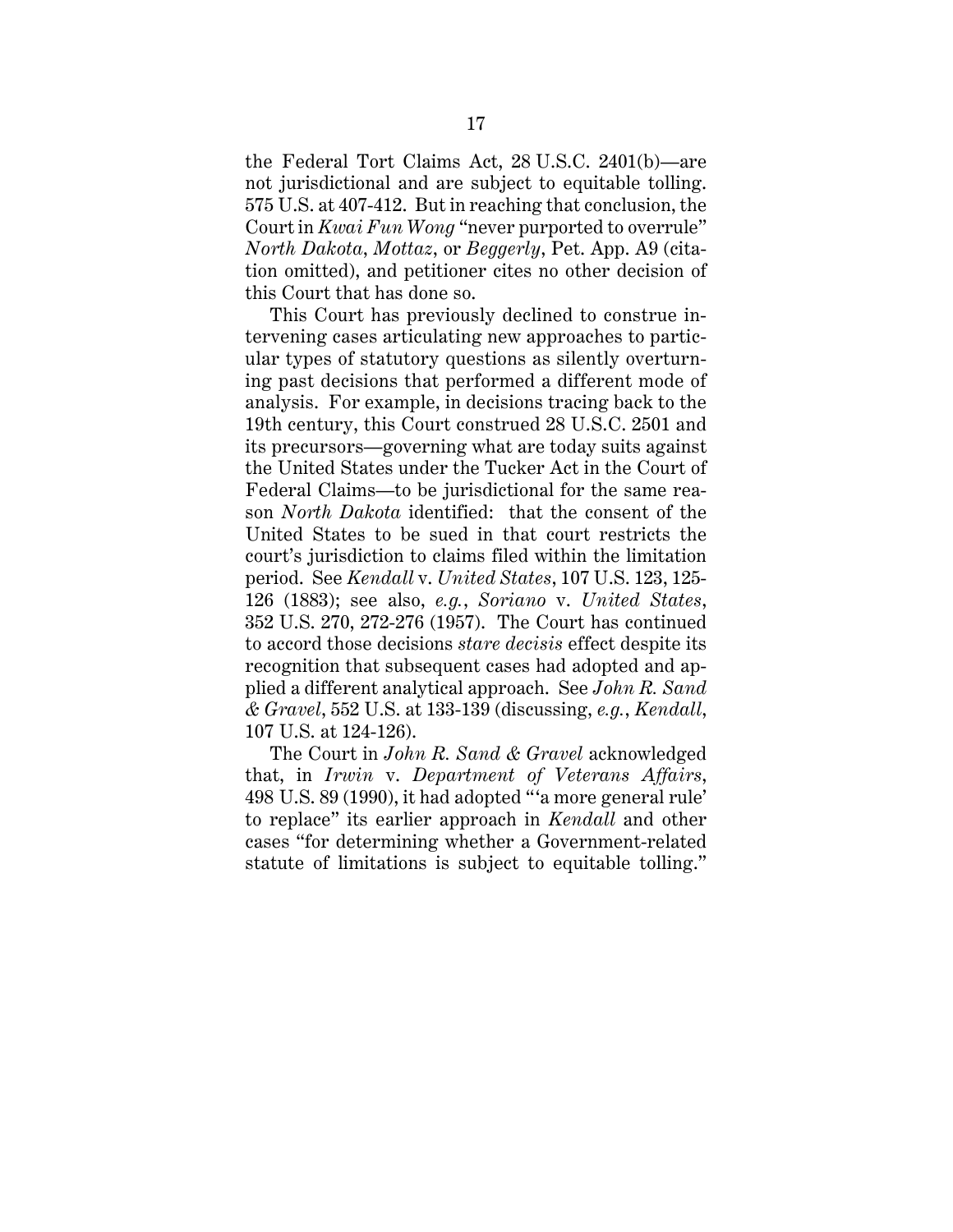552 U.S. at 137. But the Court declined to construe *Irwin* as having implicitly overruled those precedents "without mentioning the matter," noting that *Irwin* had "dealt with a different limitations statute" and had "recognized that it was announcing a general prospective rule, which does not imply revisiting past precedents." *Ibid.* (citation omitted).

The same circumspect approach is called for here. Indeed, in *Kwai Fun Wong*, the Court acknowledged and reaffirmed its determination in *John R. Sand & Gravel* to "le[ave] in place" existing precedents that had applied an approach different than the one that the Court articulated in *Irwin*. 575 U.S. at 416. The Court explained that *stare decisis* required adhering to those precedents where they apply irrespective of any tension between their reasoning and that of the Court's later decisions addressing other statutes. *Ibid.* It would be incongruous to interpret *Kwai Fun Wong*'s articulation of the approach for determining whether a time limit or other requirement is jurisdictional as itself implicitly abrogating decisions construing other laws. See *F.E.B. Corp*., 818 F.3d at 685 n.3 (acknowledging *Kwai Fun Wong* but explaining that, "[p]ursuant to [*Kwai Fun Wong*'s] emphasis on stare decisis principles, we adhere to [this] Court's previous treatment of the [Quiet Title Act's] statute of limitations as jurisdictional").

2. As petitioners acknowledge (Pet. 12), with one exception, every other court of appeals to consider the issue has reached the same conclusion as the decision below, recognizing that the Quiet Title Act's time bar is a jurisdictional limitation. See *Richmond, Fredericksburg & Potomac R.R. Co.* v. *United States*, 945 F.2d 765, 769 (4th Cir. 1991), cert. denied, 503 U.S. 984 (1992); *Bank One Texas* v. *United States*, 157 F.3d 397, 402-403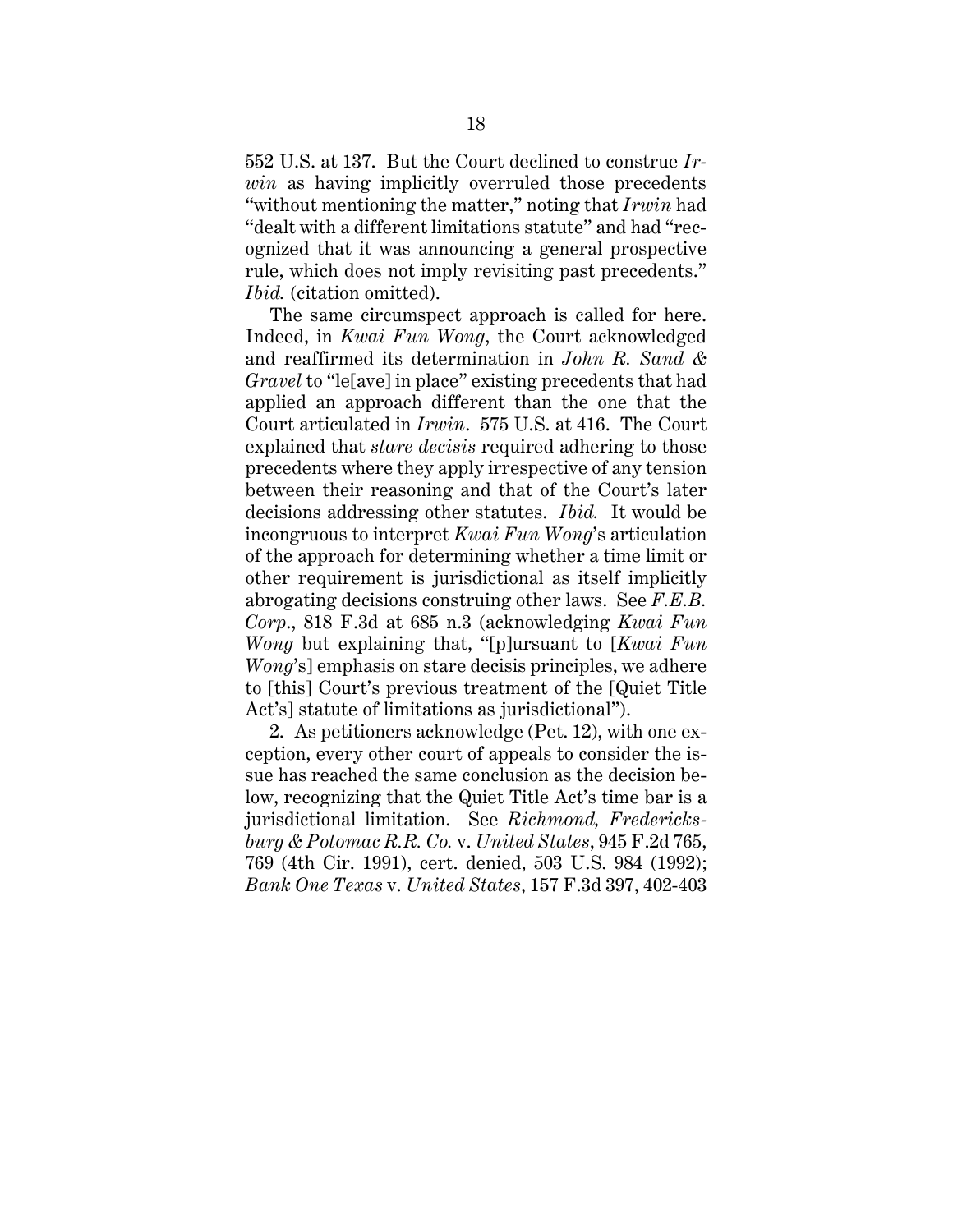(5th Cir. 1998), cert. denied, 526 U.S. 1115 (1999); *North Dakota* v. *United States*, No. 20-3489, 2022 WL 1111002, at \*2 (8th Cir. Apr. 14, 2022) (citing *Spirit Lake Tribe* v. *North Dakota*, 262 F.3d 732, 738 (8th Cir. 2001), cert. denied, 535 U.S. 988)); *Rio Grande Silvery Minnow* v. *Bureau of Reclamation*, 599 F.3d 1165, 1175-1176 (10th Cir. 2010); *F.E.B. Corp*., 818 F.3d at 685; *Warren* v. *United States*, 234 F.3d 1331, 1335 (D.C. Cir. 2000); Pet. App. A4-A10.

Petitioners err in contending (Pet. 11-17) that review is warranted to resolve a conflict between those seven circuits and *Wisconsin Valley Improvement Co.* v. *United States*, 569 F.3d 331 (7th Cir. 2009). Although the Seventh Circuit in that case stated that the Quiet Title Act's limitations period is not jurisdictional, *id.* at 333-335, its outlier position does not warrant this Court's review.

As a threshold matter, the Seventh Circuit's discussion of whether the Quiet Title Act's limitations period is jurisdictional in *Wisconsin Valley* was dictum. The court held that a dam operator's claim that it held a flowage easement over federal lands was barred because the suit was filed more than twelve years after a reasonable landowner would have been on inquiry notice of the government's claim that no valid easement existed. 569 F.3d at 335-336. The court speculated that, under an alternative reading of the time bar that no party had endorsed, the plaintiff's claim might have accrued even earlier, when the United States acquired title to the land subject to the asserted easement. *Id.* at 335. The court stated that it did not need to resolve that dispute because it viewed the time bar as not jurisdictional. *Id.* at 334-335. But the Seventh Circuit would have had no need to resolve that issue in any event, or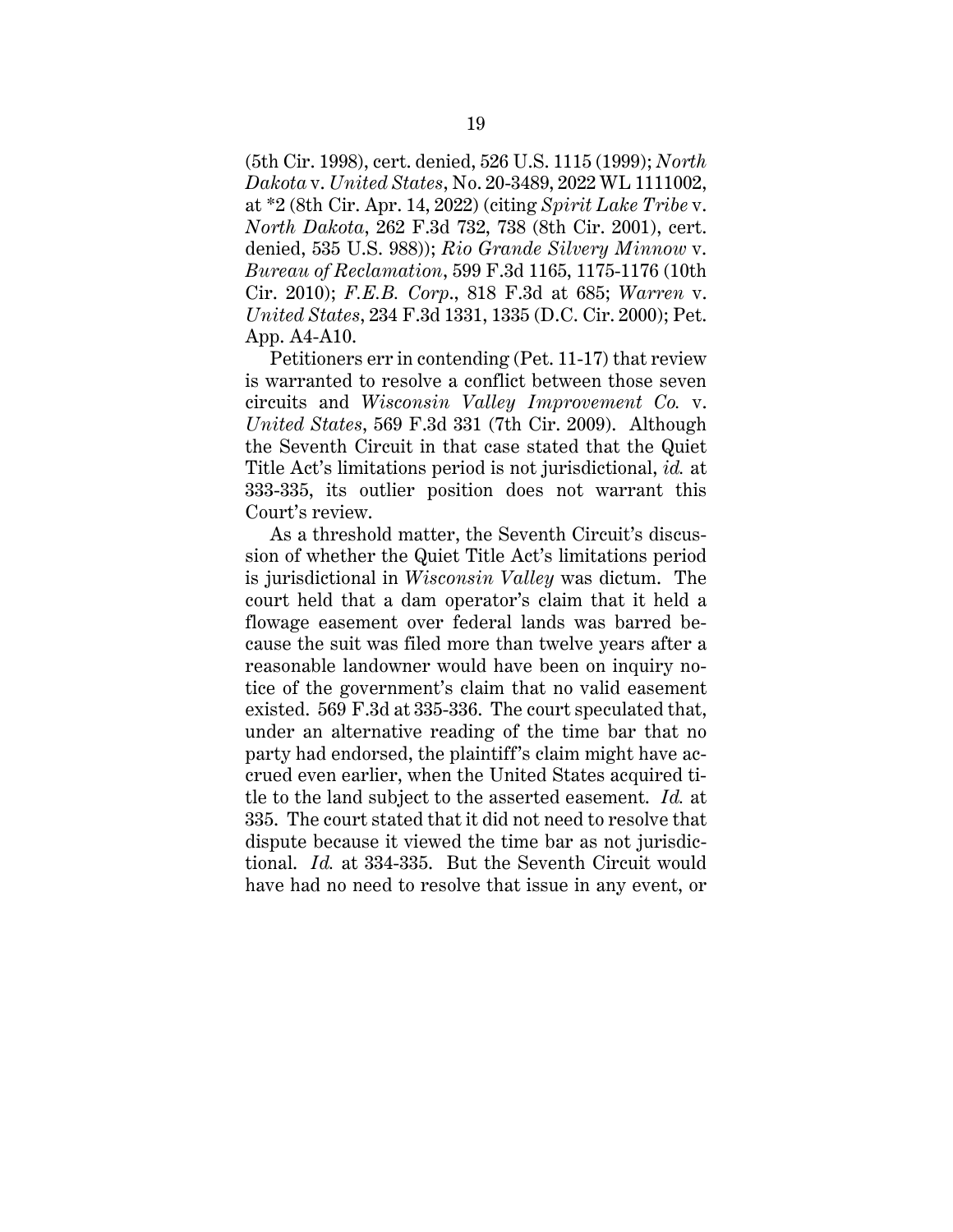to address whether the QTA's time bar was jurisdictional, because the plaintiff's claim was barred under either interpretation. See *id.* at 334-336.

Moreover, the Seventh Circuit in *Wisconsin Valley* did not grapple with several of this Court's then-recent decisions that bore directly on its reasoning. For example, the Seventh Circuit construed *Irwin* as having categorically "resolved" that a timely suit is not a prerequisite to jurisdiction and as "incompatible with a 'jurisdictional' characterization of a statute of limitations." 569 F.3d at 333. But *Wisconsin Valley* failed to address this Court's decision in *John R. Sand & Gravel*, which, as discussed above, specifically declined to read *Irwin* as overruling this Court's past decisions that had specifically treated Section 2501's time bar as "jurisdictional." 552 U.S. at 134; see *id.* at 136-138; see pp. 17-18, *supra*. The Seventh Circuit also cited *Arbaugh* in stating that "it is hard to understand how a 'jurisdictional' tag may be attached to any period of limitations." *Wisconsin Valley*, 569 F.3d at 333. But it did not confront this Court's post-*Arbaugh* decision in *Bowles*, *supra*, which held that the statutory deadline for filing a notice of appeal in civil cases, 28 U.S.C. 2107, "is a jurisdictional requirement," 551 U.S. at 214; see *id.* at 208-215. The Court in *Bowles* perceived no inconsistency between that conclusion and its decision in *Arbaugh*. See *id.* at 211 (distinguishing *Arbaugh* and explaining that it did not "aid [the] petitioner").

The Seventh Circuit does not appear to have addressed Section 2409a(g)'s deadline since *Wisconsin Valley* or revisited its reasoning in that case in light of *John R. Sand & Gravel*, *Bowles*, and other decisions. Especially given the possibility that the Seventh Circuit could reconsider the relevant portions of that decision,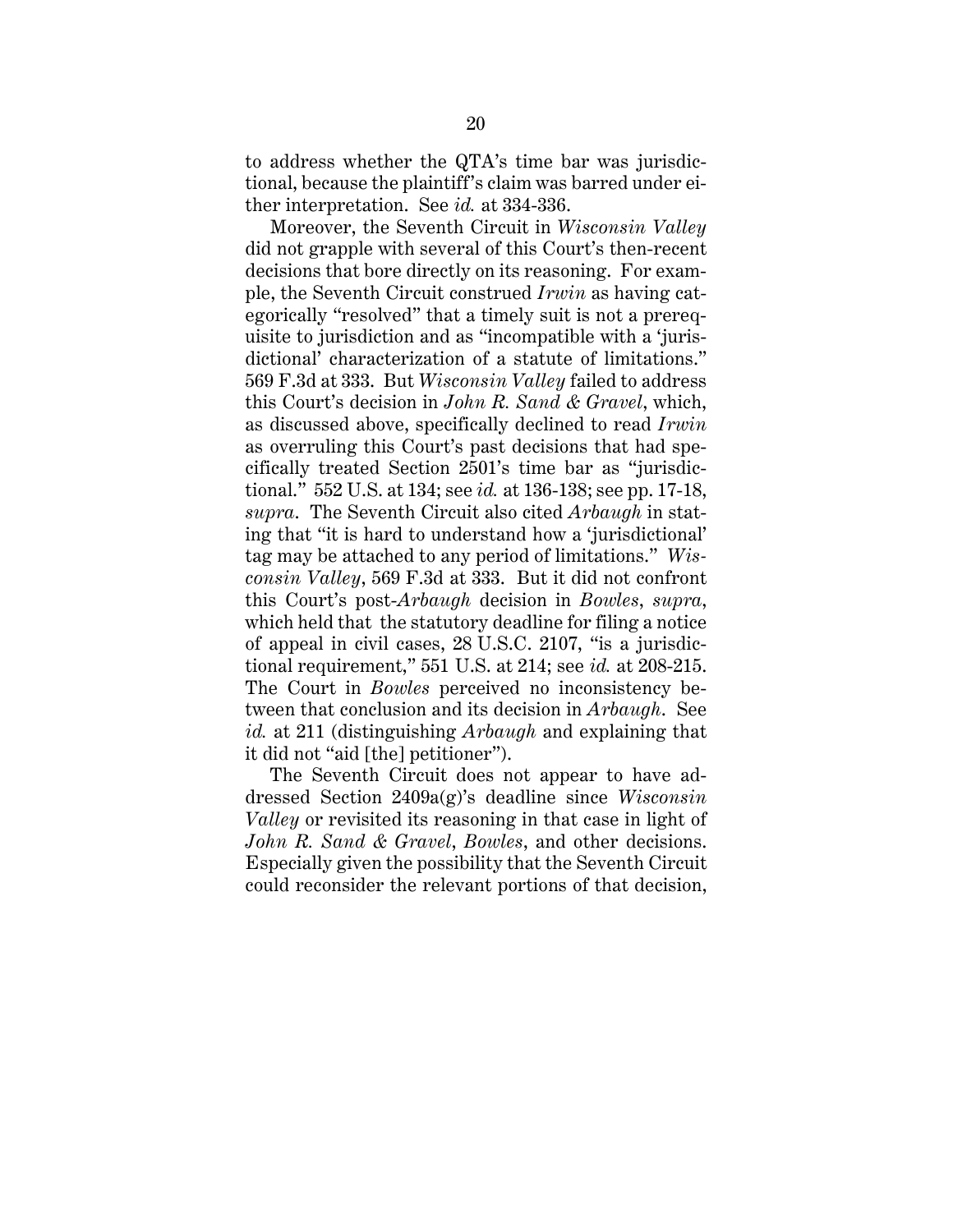either through rehearing en banc or under Seventh Circuit Rule 40(e), and thereby eliminate the tension petitioner alleges (Pet. 11-14) with every other circuit to consider the issue, further review is unwarranted.

3. Even if the question presented otherwise warranted review, this case would be an unsuitable vehicle to address it because the question lacks practical significance in this case.

The most typical consequences of treating a limitations period as jurisdictional are that it cannot be "'forfeited or waived'" by the parties, and must be raised by a court on its own motion, *Arbaugh*, 546 U.S. at 514 (citation omitted); see, *e.g.*, *Fort Bend Cnty.* v. *Davis*, 139 S. Ct. 1843, 1848-1852 (2019), and that a court cannot "create equitable exceptions," *Bowles*, 551 U.S. at 214, such as by equitably tolling a deadline, see *Kwai Fun Wong*, 575 U.S. at 409. None of those consequences is implicated here. The government timely sought dismissal based on the Quiet Title Act's statute of limitations. See pp. 3-4, *supra*. And equitable tolling of that bar is categorically unavailable, in this case and all others, under this Court's decision in *Beggerly*, 524 U.S. at 48-49.

Instead, petitioners contend (Pet. 25-27) that the lower courts' characterization of the Quiet Title Act's limitations period as jurisdictional affected the procedural posture in which the district court evaluated the untimeliness of petitioners' suit. The magistrate judge, who treated the time bar as non-jurisdictional, reasoned that the government's argument must be considered under Federal Rule of Civil Procedure 12(b)(6), rather than Rule  $12(b)(1)$ , and that Rule  $12(b)(6)$  would preclude the court from considering certain documents on which the government's motion to dismiss relied that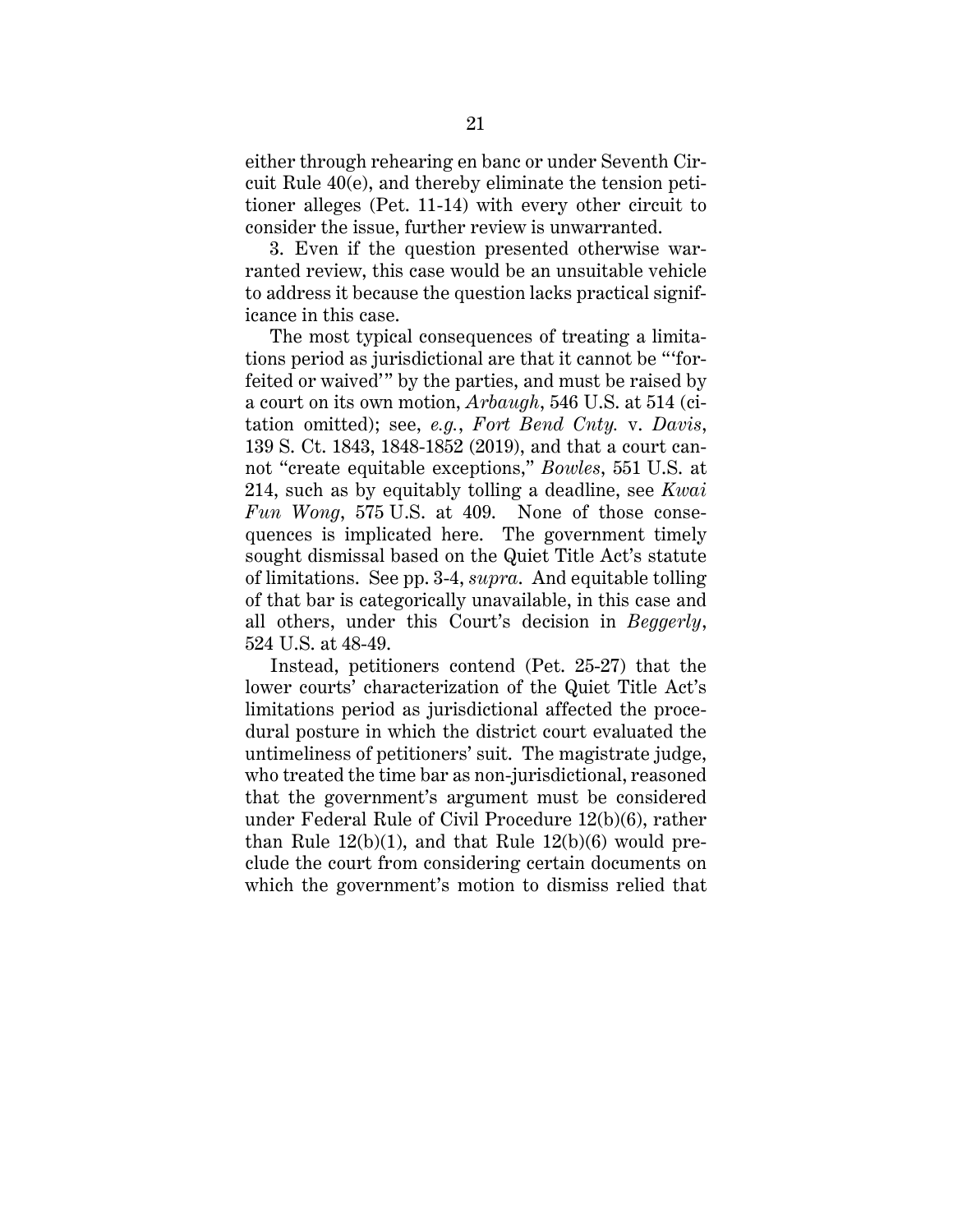were not attached to or incorporated by reference into the complaint. Pet. App. E15. Petitioners assert (Pet. 25-26) that, under Ninth Circuit precedent, analyzing the government's limitations-period argument under Rule 12(b)(1) altered the procedures the district court applied and the allocation of the burden of proof.

Those purported procedural consequences, however, have no bearing on the proper disposition of the case and would provide no sound basis for disturbing the district court's or the court of appeals' judgments. If petitioners were correct that the Quiet Title Act's time bar were not jurisdictional, it would have been appropriate for the district court to treat the government's motion to dismiss—which relied on materials outside the pleadings—as a motion for summary judgment. See Fed. R. Civ. P. 12(d) ("If, on a motion under Rule 12(b)(6) or 12(c), matters outside the pleadings are presented to and not excluded by the court, the motion must be treated as one for summary judgment under Rule 56."). The court could then have ruled on the motion in that posture provided that all parties had "a reasonable opportunity to present all the material that is pertinent to the motion." *Ibid.*

Although the district court here did not need to pursue that course—in light of its determination that the Quiet Title Act's limitations period is jurisdictional, Pet. App. D6-D15—if petitioners prevailed on the question presented in this Court, affirmance of the district court's judgment on that basis still would be appropriate without the need for any further proceedings in the district court. As the Ninth Circuit has held, where a district court improperly analyzes a motion under Rule  $12(b)(1)$  and grants the motion, the court of appeals may review the district court's ruling "as a grant of summary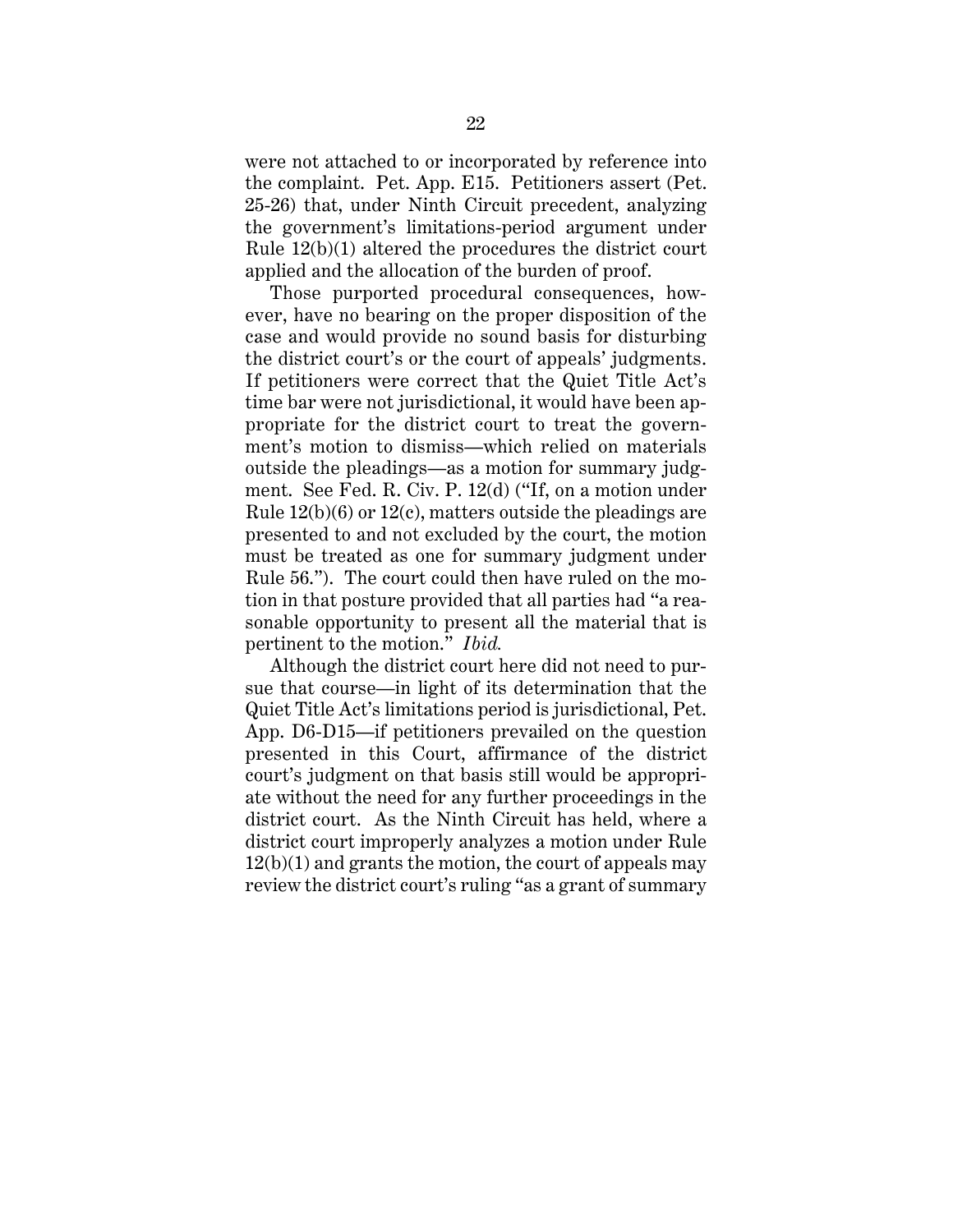judgment." *Safe Air for Everyone* v. *Meyer*, 373 F.3d 1035, 1040 & n.4 (2004), cert. denied, 544 U.S. 1018 (2005). In doing so, the court "review[s] the ruling de novo," "[v]iew[s] the evidence in the light most favorable to the nonmoving party," and "determine[s] whether there are any genuine issues of material fact and whether the district court correctly applied the relevant substantive law." *Id.* at 1040 n.4. The court "do[es] not weigh the evidence or determine the truth of the matter, but only determine[s] whether a genuine issue of material fact exists for trial." *Ibid.*; see Fed. R. Civ. P. 56(a).

That approach is permissible here because petitioners had an opportunity to conduct discovery and did not assert a need for additional time to gather and present evidence on the timeliness issue. See Fed. R. Civ. P. 12(d), 56(d); see also *Lujan* v. *Defenders of Wildlife*, 504 U.S. 555, 561 (1992) (indicating that jurisdictional questions such as standing may be resolved at summary judgment). Instead, they responded to the motion to dismiss as if it were a summary-judgment motion. See C.A. Supp. E.R. 12-24. And affirmance is warranted because no genuine dispute of fact exists that petitioners' claims accrued at least 12 years before they filed suit.

Petitioners' complaint makes clear that their claims arise out of public use of Robbins Gulch Road, and the claims turn on whether the 1962 easement permits public use. See C.A. E.R. 550-561; see also Pet. App. B4-C5, C3-C6. As a result, the Quiet Title Act's 12-year period for filing suit began to run when a reasonable landowner would have known of the government's claim that the easement allows for public use of the road. See 28 U.S.C. 2409a(g); see also Pet. App. D18. That trigger "is an exceedingly light one." *George* v. *United States*,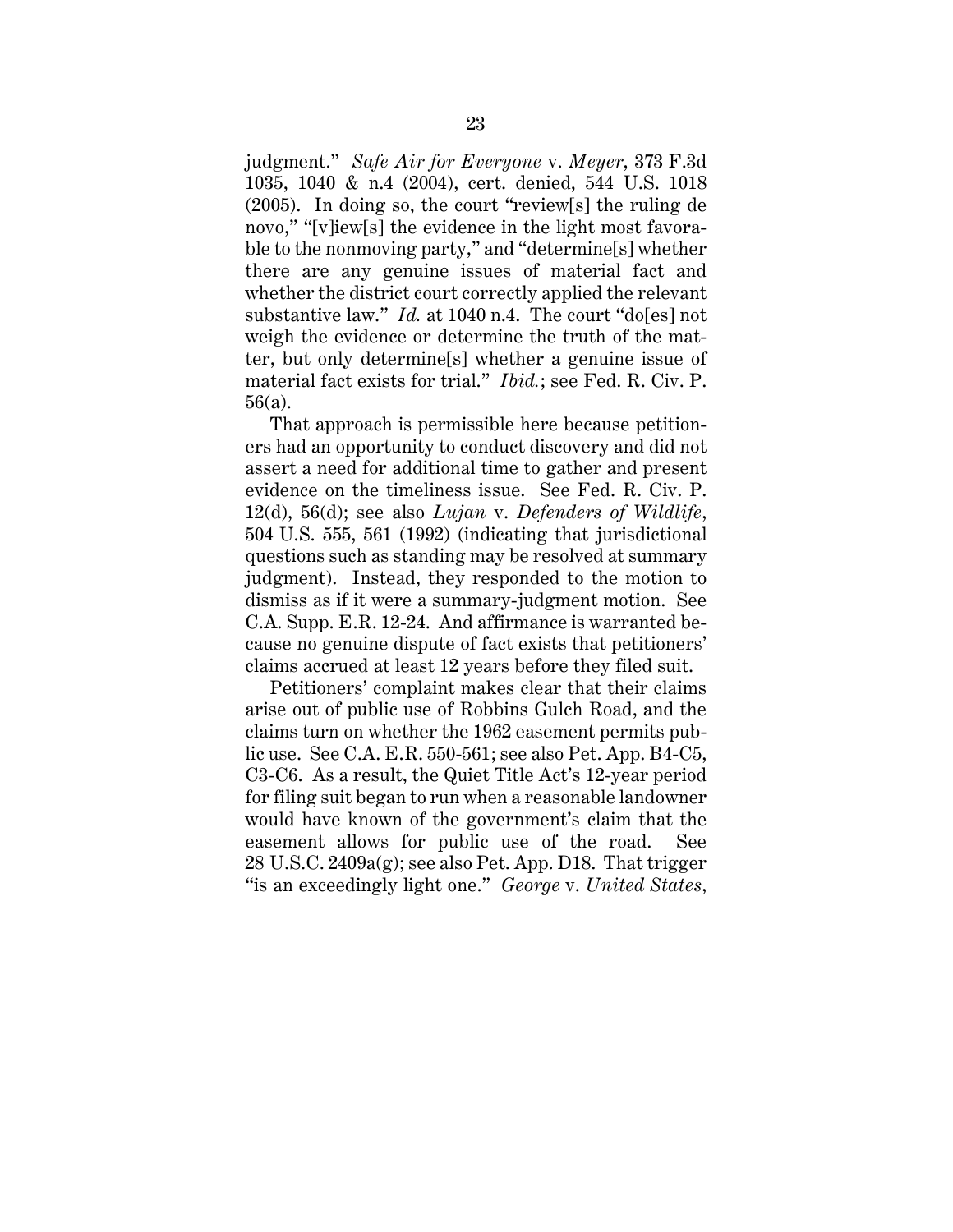672 F.3d 942, 944 (10th Cir.) (Gorsuch, J.), cert. denied, 568 U.S. 943 (2012). The clock begins when "a party should have reasonably discovered an adverse property interest asserted by the United States." *D.C. Transit Sys., Inc.* v. *United States*, 717 F.2d 1438, 1441 (D.C. Cir. 1983); see also *Lombard* v. *United States*, 194 F.3d 305, 309 (1st Cir. 1999); *Park Cnty.* v. *United States*, 626 F.2d 718, 720 n.6 (9th Cir. 1980) (per curiam), cert. denied, 449 U.S. 1112 (1981). The "time starts under § 2409a(g) with notice of a problem as well as with actual knowledge of an adverse claim." *Wisconsin Valley*, 569 F.3d at 335.

As the lower courts correctly held, a reasonable landowner would have been on notice of the Government's claim prior to August 23, 2006, twelve years before the complaint was filed. Pet. App. B2, B5-B6, D20-D23. Since at least 1972, Forest Service maps have apprised the public that Robbins Gulch Road is a National Forest System road that provides unrestricted access to the Bitterroot National Forest. C.A. Supp. E.R. 25-26, 29-34. Consistent with the maps, the recreating public has used the road for decades to access the National Forest. C.A. E.R. 303-325. Petitioners acknowledged in their depositions that they were aware of such use when they purchased their properties. See *id.* at 331, 343-345, 357, 401; D. Ct. Doc. 31, at 15-17. Finally, the Forest Service temporarily closed the road to the public on May 3, 2006, due to unsafe conditions, which made clear that the agency considered the road to be otherwise open to public use. C.A. E.R. 471-472, 501.

As the district court recognized, the question whether petitioners' claims accrued outside the 12-year limitations period is not a close one. Pet. App. D23. Their claims likely accrued "sometime in the 1970s,"